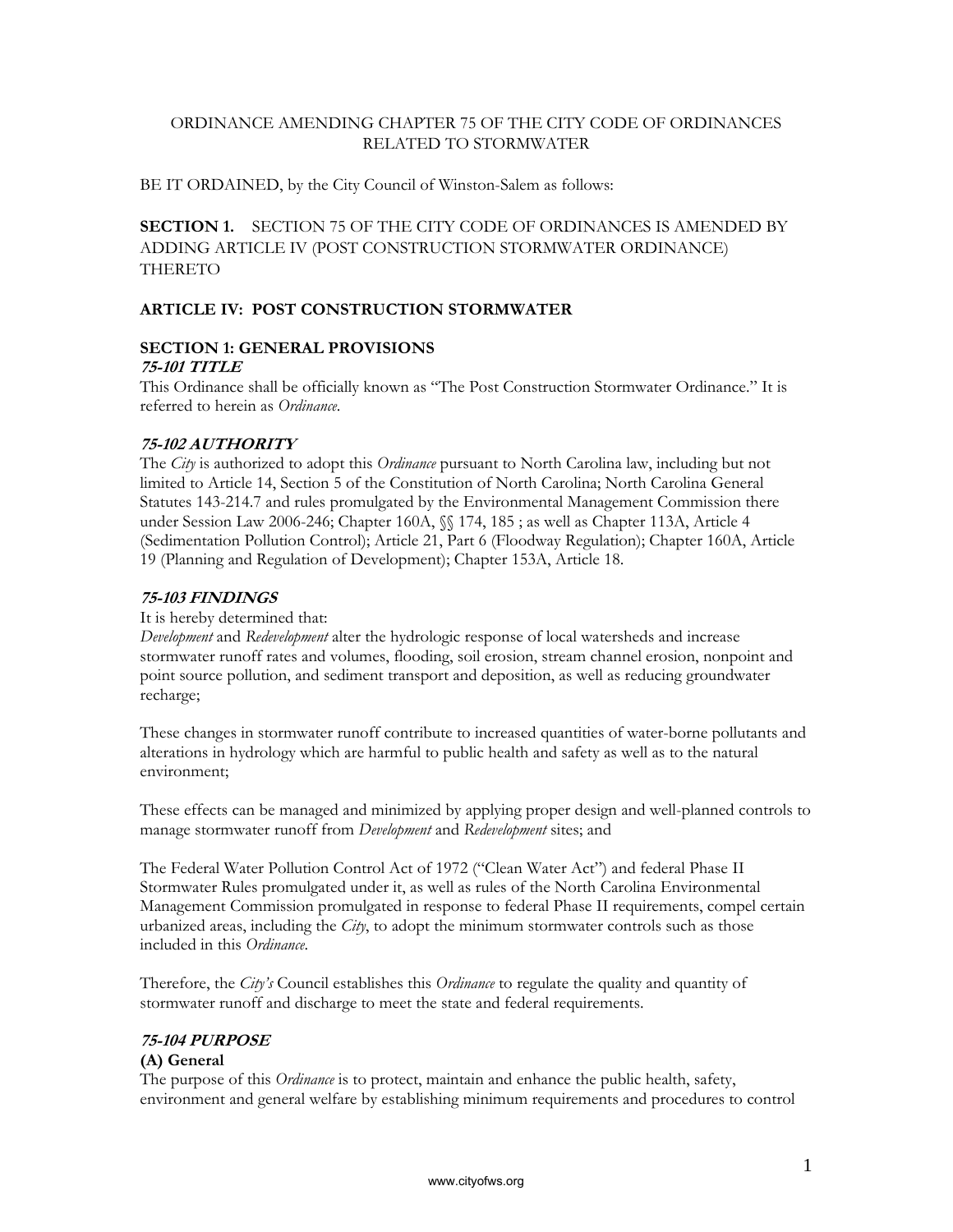the adverse effects of increased *Post Construction* stormwater runoff and nonpoint and point source pollution associated with *Development* and *Redevelopment*. It has been determined that proper management of construction-related and *Post Construction* stormwater runoff can safeguard the public health, safety, and general welfare; minimize damage to public and private property and infrastructure; and protect water and aquatic resources. This *Ordinance* is intended to not contradict the intent or direction of the Legacy Comprehensive Plan.

# **(B) Specific**

This *Ordinance* seeks to meet its general purpose through the following specific objectives and means: (1) Establish decision-making processes and standards for *Development and Redevelopment* that protects the integrity of watersheds and preserves the health of water resources;

(2) Require that new *Development* and *Redevelopment* maintain the pre-construction hydrologic response in their *Post Construction* state as nearly as practicable for the applicable design storm(s) in order to reduce flooding, streambank erosion, point and nonpoint source pollution and increases in stream temperature, and to maintain the integrity of stream channels and aquatic habitats;

(3) Establish minimum *Post Construction* stormwater management standards and design criteria for the regulation and control of stormwater runoff quantity and quality;

(4) Establish design and review criteria for the construction, function, and use of *Structural BMPs*  that may be used to meet the minimum *Post Construction* stormwater management standards; (5) Encourage the use of low impact site design practices, such as the use of vegetated stormwater conveyances and the preservation of green space and other conservation areas to the maximum extent practicable;

(6) Establish provisions for the long-term responsibility for and maintenance of the *Stormwater Management Systems* to ensure that they continue to function as designed, are maintained appropriately, and pose no threat to public safety or public health;

(7) Establish administrative procedures for the submission, review, and approval of *Stormwater Management Systems*, for the inspection of approved projects, and to assure appropriate long-term maintenance.

(8) Assign responsibility and processes for approving the creation and maintenance of adequate drainage and flood damage prevention.

# **75-105 APPLICABILITY AND JURISDICTION**

# **(A) General**

(1) Beginning with and subsequent to its effective date, this Ordinance shall be applicable to all *Developments* and *Redevelopments*, including, but not limited to, site plan applications, subdivision applications, and grading applications, unless exempt or excluded pursuant to Subsections (D) and (E) below. Nothing contained in this *Ordinance* shall relieve an *Owner* of any obligations or duties imposed under any other statutory or common law, such as, but not limited to, duties imposed by the riparian rights of adjoining property owners.

(2) Regardless of reference to a specific state statute, violation of this *Ordinance* shall not subject the *Owner* or person in violation to a misdemeanor or infraction, but any remedy due the *City* or penalty imposed by the *City* shall be limited to Section 5, Enforcement and Violations of this *Ordinance.* 

# **(B) No Development or Redevelopment Until Compliance and Permit**

No *Development* or *Redevelopment* shall occur unless it is in compliance with the provisions of this *Ordinance* and any permit issued pursuant to this *Ordinance*.

# **(C) Geographic Application**

The provisions of this *Ordinance* shall apply within the corporate limits of the *City,* as well as extraterritorial jurisdictional areas.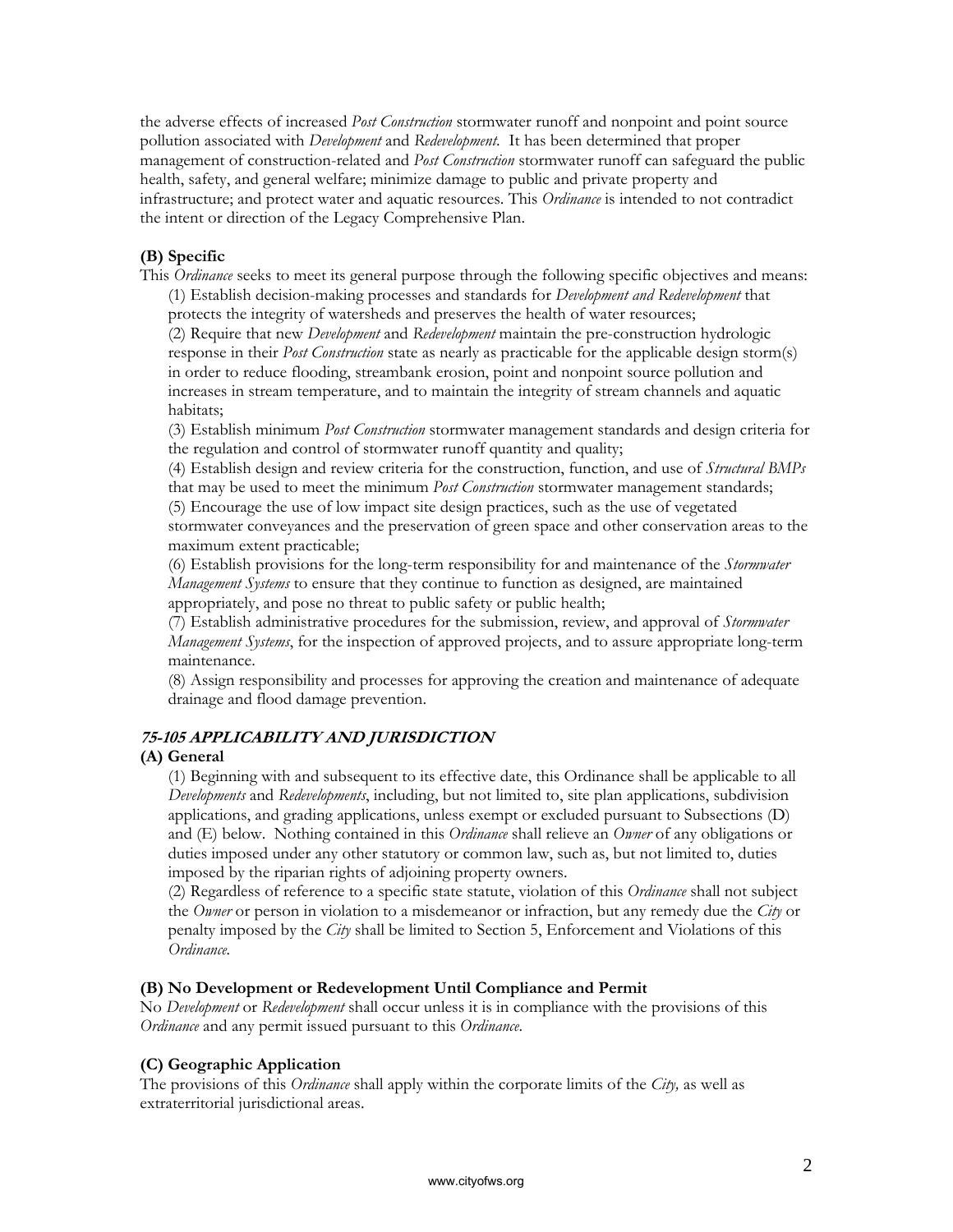The Stormwater Director shall keep on file a map that shows the locations of all Structural BMP's permitted under this ordinance.

#### **(D) Exemptions**

The following instances of *Development or Redevelopment* are determined to be exempt and not subject to the provisions of this *Ordinance***:**

(1) A *Development* that cumulatively disturbs less than one acre and is not part of a *Larger Common Plan of Development, Redevelopment or Sale* is exempt from the quality management provisions of this *Ordinance* (Section 75-302);

(2) A *Development* or *Redevelopment* that cumulatively disturbs less than one acre is not exempt if such activities are part of a *Larger Common Plan of Development, Redevelopment or Sale*, even though multiple, separate or distinct activities take place at different times on different schedules; (3) A *Development* that cumulatively disturbs less than 20,000 square feet for residential and nonresidential uses is exempt from the quantity management provisions of this *Ordinance* (Section 75-303);

(4) Any *Redevelopment* activity for which the proposed impervious area is equal to or less than the preexisting impervious area; and

(5) Activities exempt from permit requirements of Section 404 of the federal Clean Water Act, as specified in 40 CFR 232 (primarily, ongoing farming and forestry activities).

(6) For a *Development* or *Redevelopment* that i) cumulatively disturbs less than 3 acres; ii) is not part of a *Larger Common Plan of Development, Redevelopment or Sale;* and iii) is less than 24 percent *Builtupon area*; the standards for stormwater quantity management, as set out in Section 75-303 below, shall be limited to controlling only the 2 year and 10 year design storms. However, all other provisions of this ordinance shall apply.

#### **(E) Exclusions**

*Development or Redevelopment* conducted pursuant to one of the following authorizations that was obtained prior to the effective date of this *Ordinance* is determined to be excluded and is not subject to the provisions of this *Ordinance*:

(1) A grading permit or building permit;

(2) A site-specific *Development* or *Redevelopment* plan or site specific phased *Development* or *Redevelopment* plan submitted prior to the effective date of this *Ordinance*, and approved within 6 months of the effective date of this ordinance and which has *Substantial Progress* made within two years of the site plan approval;

(3) Any *Development* or *Redevelopment* activity which has received stormwater management plan approval prior to the effective date of this *Ordinance* and *Substantial Progress* is made within two years of the effective date of this *Ordinance*;

 (4) A right that has vested under statutory or local law prior to the effective date of this *Ordinance*.

#### **75-106 INTERPRETATION**

#### **(A) Authority for Interpretation**

The *City's Stormwater Director* has authority to determine the interpretation of this *Ordinance*. Any person may request an interpretation by submitting a written request to the *Stormwater Director* who should respond in writing within 30 days. The *Stormwater Director* shall keep on file a record of all written interpretations of this *Ordinance.*

#### **(B) Delegation of Authority**

Any act authorized by this *Ordinance* to be carried out by the *Stormwater Director* may be carried out by his or her designee.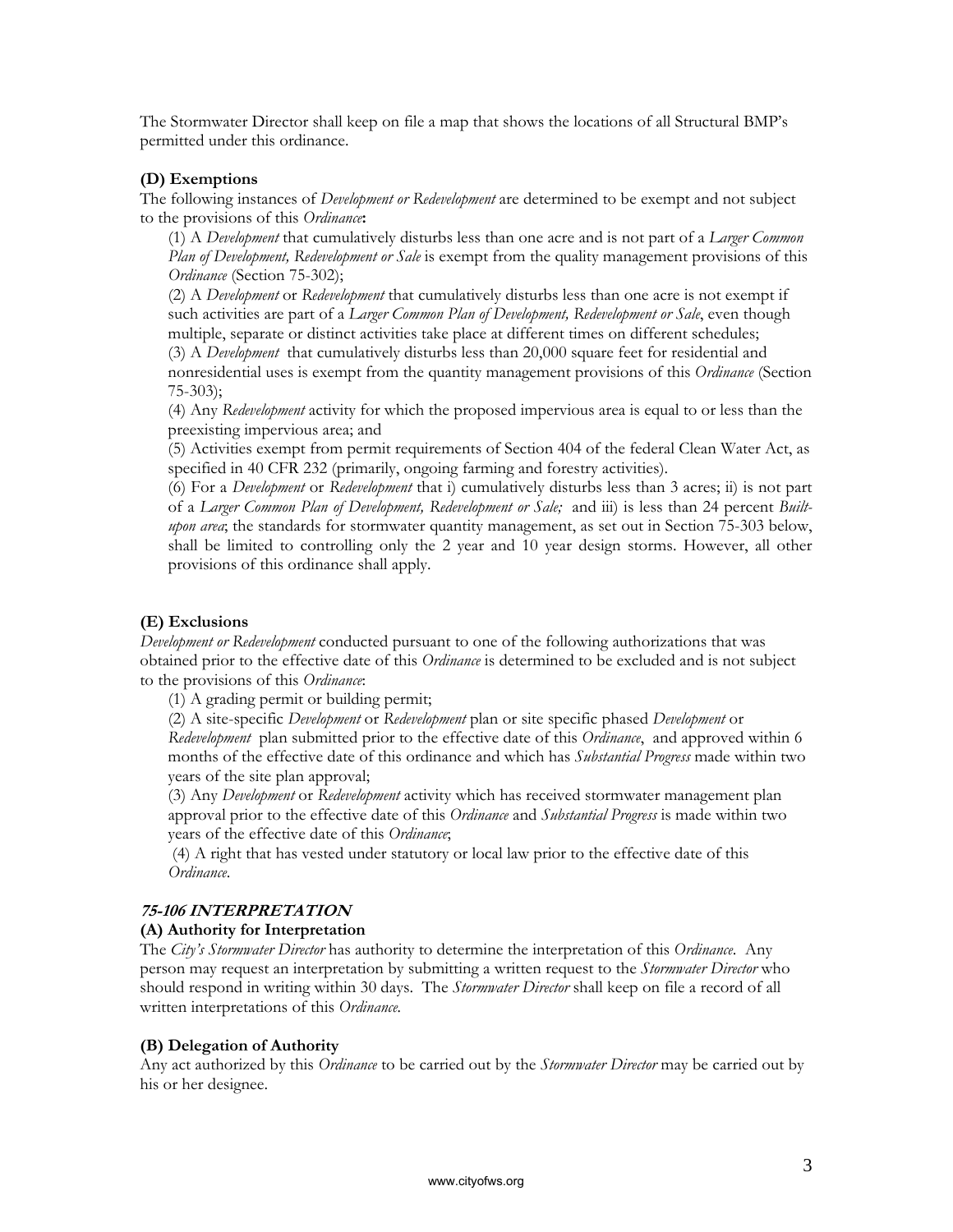# **(C) Meaning and Intent**

All provisions, terms, phrases, and expressions contained in this *Ordinance* shall be construed according to the general and specific purposes set forth in Section 75-104, Purpose. If a different or more specific meaning is given for a term defined elsewhere in the *City's* Code of Ordinances, the meaning and application of the term in this *Ordinance* shall control for purposes of application of this *Ordinance*.

# **(D) Text Controls in Event of Conflict**

In the event of a conflict or inconsistency between the text of this *Ordinance* and any heading, caption, figure, illustration, table, or map, the text shall control.

### **(E) References to Statutes, Regulations, and Documents**

Whenever reference is made to a resolution, ordinance, statute, regulation, manual (including the *Design Manual*), or document, it shall be construed as a reference to the most recent edition of such that has been finalized and published with due provision for notice and comment, unless otherwise specifically stated.

# **(F) Usage of Words**

(1) Mandatory and Discretionary Terms

The words "shall," "must," and "will" are mandatory in nature, establishing an obligation or duty to comply with the particular provision. The word "should" is an indication of what action the ordinance encourages to be taken. The word "may" is permissive in nature.

(2) Conjunctions

Unless the context clearly indicates the contrary, conjunctions shall be interpreted as follows: The word "and" indicates that all connected items, conditions, provisions or events apply. The word "or" indicates that one or more of the connected items, conditions, provisions or events apply.

(3) Tense, Plurals, and Gender

Words used in the present tense include the future tense. Words used in the singular number include the plural number and the plural number includes the singular number, unless the context of the particular usage clearly indicates otherwise. Words used in the masculine gender include the feminine gender, and vice versa.

#### **(G) Computation of Time**

The time in which an act is to be done shall be computed by excluding the first day and including the last day. If a deadline or required date of action falls on a Saturday, Sunday, or holiday observed by the *City*, the deadline or required date of action shall be the next day that is not a Saturday, Sunday or holiday observed by the *City*. References to days are calendar days unless otherwise stated.

#### **75-107 Definitions**

When used in this *Ordinance*, the following words and terms shall have the meaning set forth in this section, unless other provisions of this *Ordinance* specifically indicate otherwise.

#### **Building Inspector**

The Director, or his designee, of the Forsyth County/Winston-Salem Building Inspection Department established and authorized pursuant to Part 5. Building Inspection of Article 19. Development of Chapter 160A of the North Carolina General Statutes.

#### **Built-upon area (BUA)**

That portion of a *Development* or *Redevelopment* project that is covered by impervious or partially impervious surface including, but not limited to, buildings; pavement and gravel areas such as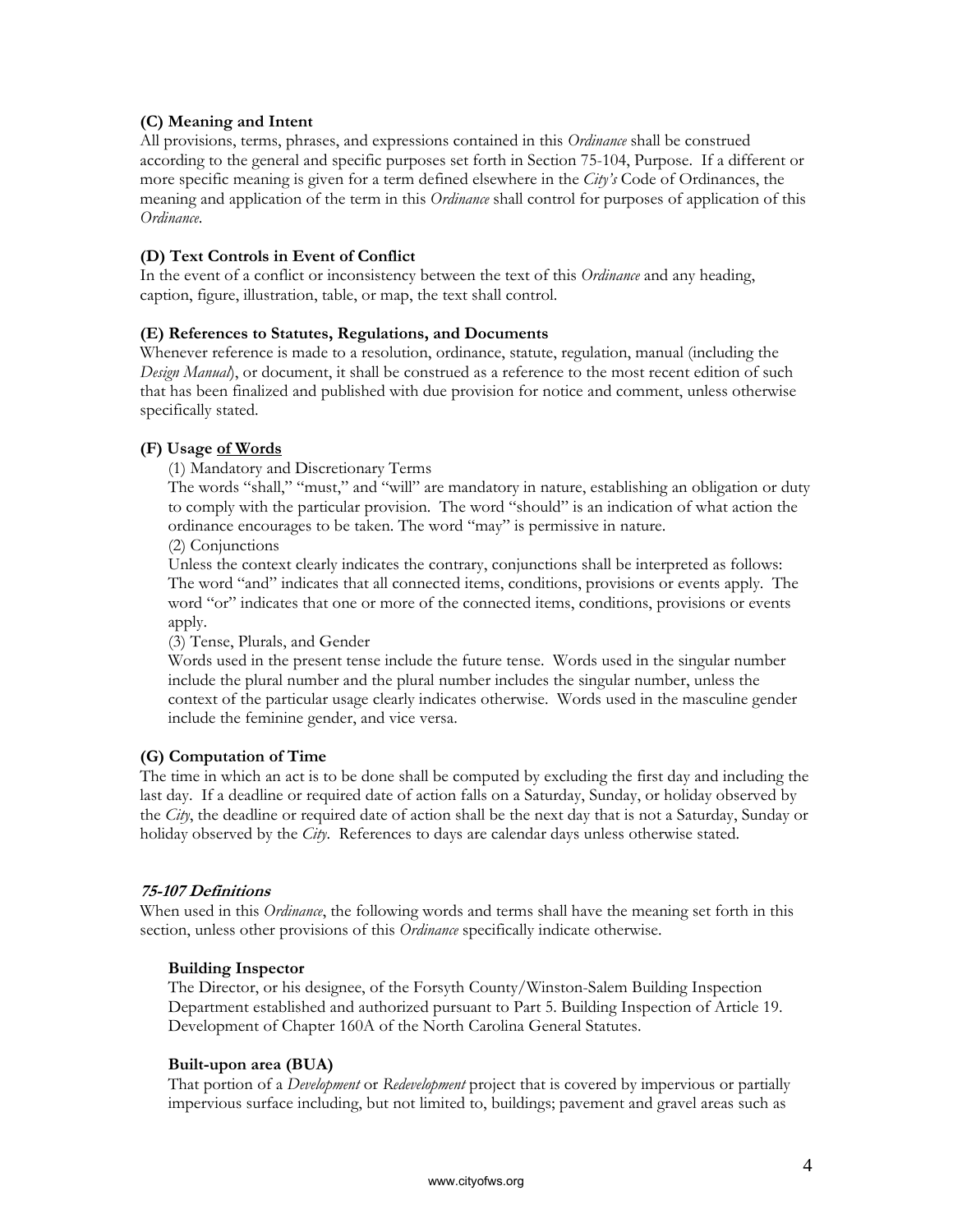roads, parking lots, and paths; and recreation facilities such as tennis courts. The *BUA* does not include a wooden slatted deck, the water area of a swimming pool, or pervious or partially pervious paving material to the extent that the paving material absorbs water or allows water to infiltrate through the paving material.

#### **City**

The City of Winston-Salem, a North Carolina Municipal Corporation located in Forsyth County.

#### **City Manager**

The Manager of the City as appointed by the City Council.

#### **Department**

The State of North Carolina Department of Environment and Natural Resources.

#### **Design Manual**

The stormwater design manual prepared and disseminated by the *Department* for the proper implementation of the requirements of the federal Phase II stormwater program.

#### **Development**

Any land disturbing activity for construction of one or more buildings, structures or parking lots which adds to or changes the amount of impervious or partially pervious cover on a land area or which otherwise decreases the infiltration of precipitation into the soil, other than rebuilding activity that does not qualify as *Redevelopment*.

#### **Disturbed Area**

Any land area which had been cleared, grubbed, graded, disturbed or otherwise altered for the purposes of *Development or Redevelopment*.

#### **Division**

The North Carolina Division of Water Quality, a division of the *Department*.

#### **High-density project**

Any project that exceeds the *Low Density Project* threshold, as defined below, for dwelling units per acre or *BUA*.

#### **Larger Common Plan of Development, Redevelopment or Sale**

Any area where multiple separate and distinct construction or land disturbing activities will occur under one plan. A plan is any announcement or document, including, but not limited to, a site plan, marketing plan, sign, public notice or hearing, sales presentation or promotion , advertisement, loan application, drawing, permit application, zoning request, or computer design, or any physical demarcation, including, but not limited to, boundary signs, lot stakes, or surveyor markings, indicating that construction activities may occur on one or more tracts of land.

#### **Lot area**

Lot area refers to the amount of horizontal land area contained inside the lot lines of a lot or site.

#### **Low-density project**

A project that has no more than two dwelling units per acre or twenty-four percent *BUA* for all residential and non-residential *Development or Redevelopment*.

#### **1-year, 24-hour storm**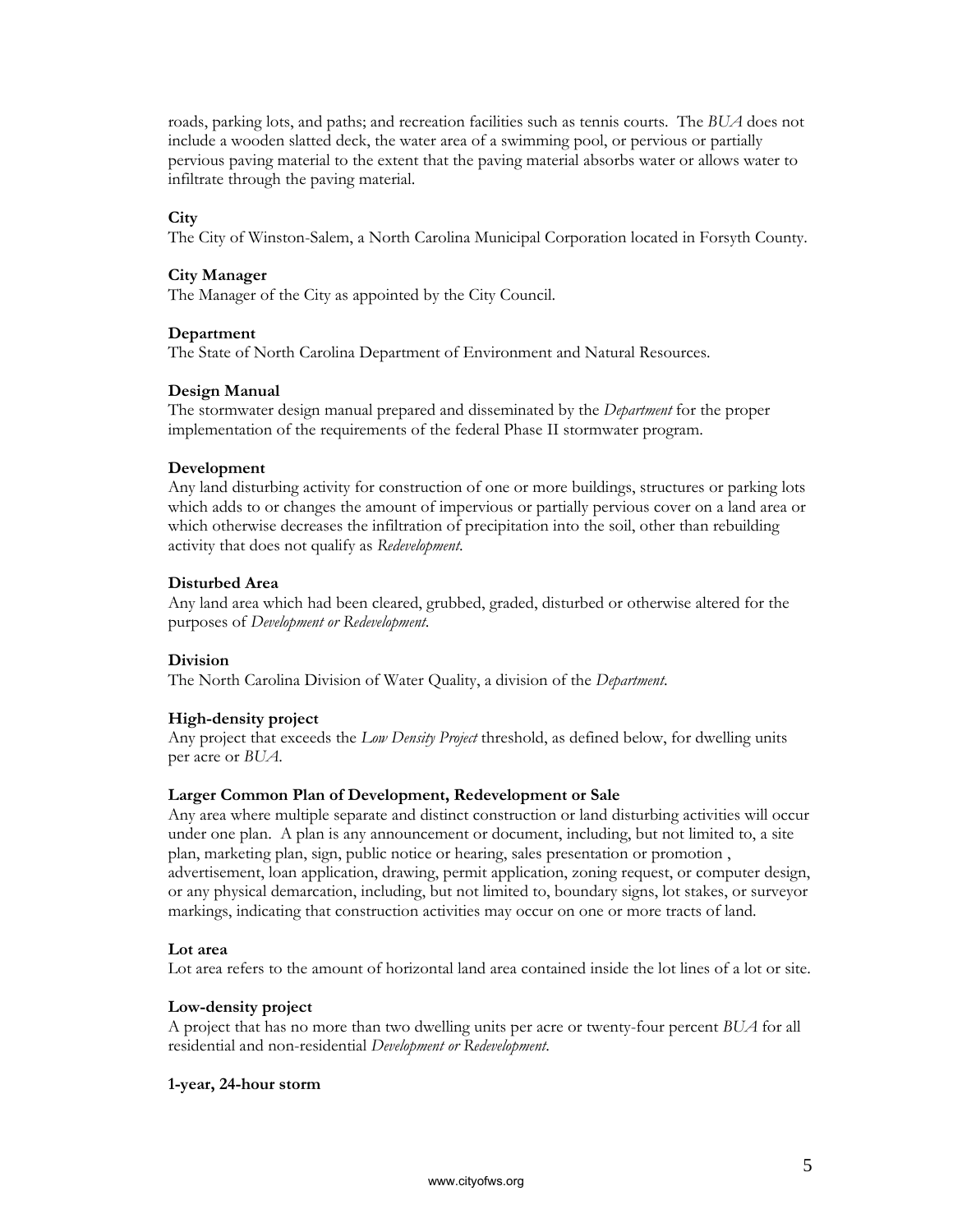The surface runoff resulting from a 24-hour rainfall of an intensity expected to be equaled or exceeded, on average, once in 12 months and with a duration of 24 hours.

#### **Owner**

The legal or beneficial owner of property on which a Development or Redevelopment is to occur or any other person or entity holding proprietary or possessory rights in the property or having legal power of management and control of the property. Unless shown otherwise, the person or entity making application for a Stormwater Management Permit for the property or the person or entity who is contractually responsible to operate and maintain a Stormwater Management System on the property shall be deemed to be an "Owner" for enforcement purposes.

### **Post Construction**

The condition of a *Development* or *Redevelopment* once the land disturbing activity is complete as it relates to the management and control of stormwater runoff quantity and quality.

### **Redevelopment**

Any land disturbing activity at an already existing *Development*, other than activity that results in no net increase in *BUA,* that provides equal or greater stormwater control than the previous *Development*.

### **Stormwater Appeals Board**

The appeals board established by the City Council in Article III, Division 12 of the *City's* Code of Ordinances, pursuant to NCGS 160A-146, and whose purpose is to hear and decide appeals from and review any order, requirement, decision, or determination made by the Stormwater Director.

#### **Stormwater Management System**

Stormwater management practices such as *Structural BMPs,* non strucutral BMPs, structures, appurtenances and any form of conveyance, such as grass channels, swales, underground piping, open ditches and storm drains, that exist outside of the public right of way, whether the right of way is maintained by the *City* or the State of North Carolina, as these management practices are designed and proposed to be utilized in a proposed *Development* or *Redevelopment* to comply with the stormwater quality and quantity standards set out in this *Ordinance*.

# **Structural Best Management Practice (BMP)**

A physical device designed to trap, settle out, or filter pollutants from stormwater runoff; to alter or reduce stormwater runoff velocity, amount, timing, or other characteristics; to approximate the pre-construction hydrology on a developed site; or to achieve any combination of these goals. *Structural BMP* includes physical practices such as constructed wetlands, wet ponds, vegetative practices, filter strips, grassed swales, and other methods installed or created on real property. *Structural BMP* is synonymous with "structural practice", "stormwater control facility," "stormwater control practice," "stormwater treatment practice," "stormwater management practice," "stormwater control measures," "structural stormwater treatment systems," and similar terms used in this *Ordinance*.

#### **Substantial progress**

For the purposes of determining whether substantial progress has been made on an approved plan, one or more of the following construction activities toward the completion of a site or subdivision plan shall occur: obtaining a grading permit and conducting grading activity; installation and approval of on-site infrastructure; or obtaining a building permit for the construction and approval of a building foundation. Substantial progress for purposes of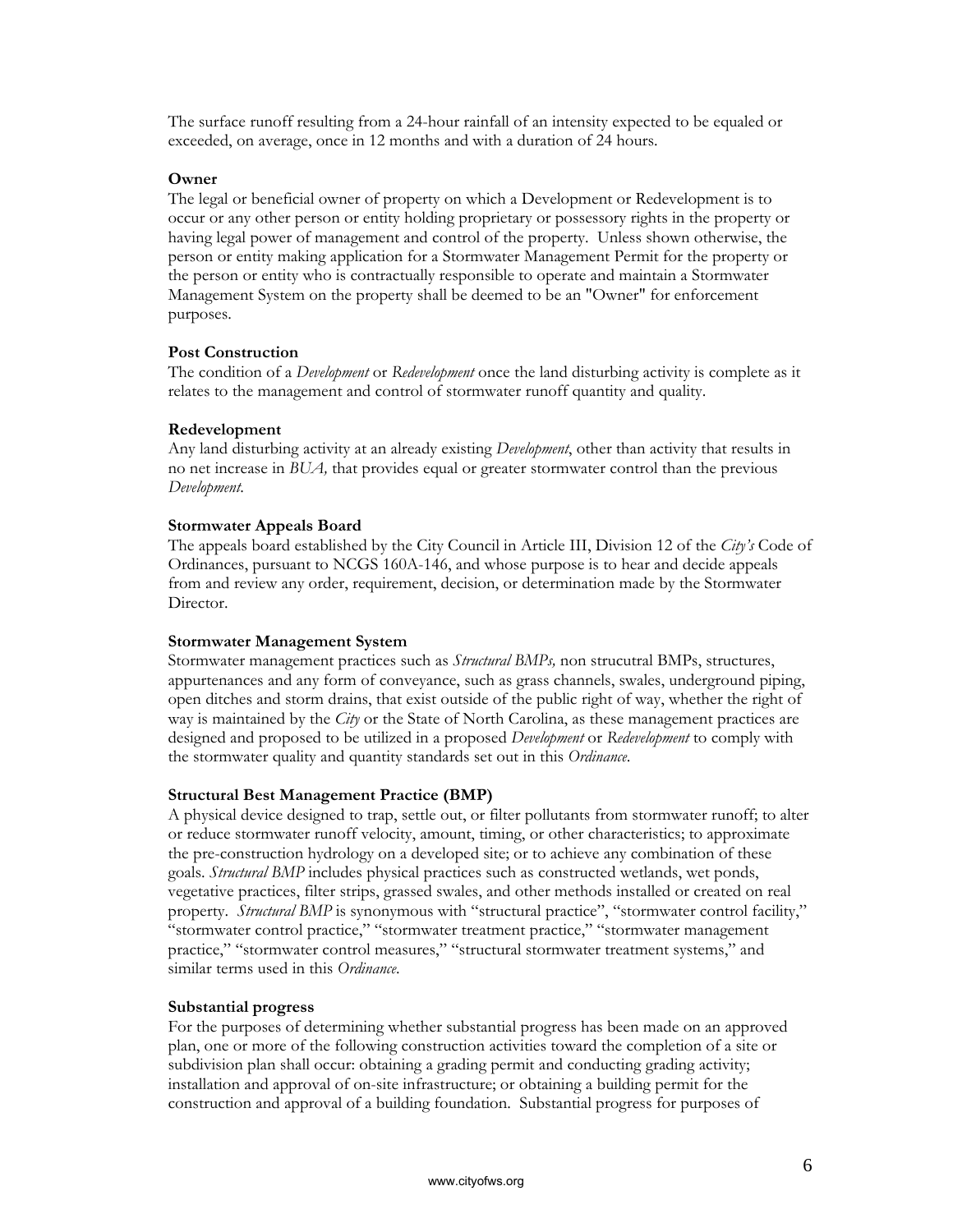determining whether an approved plan is null and void is not necessarily the same as "substantial expenditures" used for determining vested rights pursuant to applicable law.

# **75-108 DESIGN MANUAL**

# **(A) Reference to Design Manual**

The *Stormwater Director* shall use the policy, criteria, information and technical specifications and standards found in the *Design Manual* as the basis for approving or disapproving stormwater management permits and the design, implementation and performance of *Stormwater Management Systems*. The *Design Manual* includes a list of acceptable stormwater treatment practices, including specific design criteria for each stormwater practice. Stormwater treatment practices that are designed, constructed, and maintained in accordance with these design and sizing criteria found in the *Design Manual* will be presumed to meet the minimum water quality performance standards of this *Ordinance*.

# **(B) Relationship of Design Manual to Other Laws and Regulations**

(Reserved for future use.)

# **(C) Changes to Standards and Specifications**

If the standards, specifications, guidelines, policies, criteria, or other information in the *Design Manual*  are amended subsequent to the submittal of an application for approval pursuant to this Ordinance, but prior to approval, the amended *Design Manual* shall control and shall be utilized to review, approve or disapprove the application.

# **(D) Amendments to Design Manual**

The *Design Manual* may be updated and expanded by the State of North Carolina from time to time, based on advancements in technology and engineering, improved knowledge of local conditions, or local monitoring or maintenance experience. Prior to amending or updating the *Design Manual*, proposed changes are expected to be publicized by the State and made available for review. An opportunity for comment by interested persons should be provided.

# **75-109 RELATIONSHIP TO OTHER LAWS, REGULATIONS AND PRIVATE AGREEMENTS**

# **(A) Conflict of Laws**

This *Ordinance* is not intended to modify or repeal any other ordinance, rule, regulation or other provision of law. The requirements of this *Ordinance* are in addition to the requirements of any other ordinance, rule, regulation or other provision of law. Where any provision of this *Ordinance* imposes restrictions different from those imposed by any other ordinance, rule, regulation or other provision of law, whichever provision is more restrictive or imposes higher protective standards for human or environmental health, safety, and welfare shall control.

#### **(B) Private Agreements**

This *Ordinance* is not intended to revoke or repeal any easement, covenant, or other private agreement. However, where the regulations of this *Ordinance* are more restrictive or impose higher standards or requirements than such easement, covenant, or other private agreement, then the requirements of this *Ordinance* shall govern. Nothing in this *Ordinance* shall modify or repeal any private covenant or deed restriction, but such covenant or restriction shall not legitimize any failure to comply with this *Ordinance*. In no case shall the *City* be obligated to enforce the provisions of any easements, covenants, or agreements between private parties.

# **75-110 SEVERABILITY**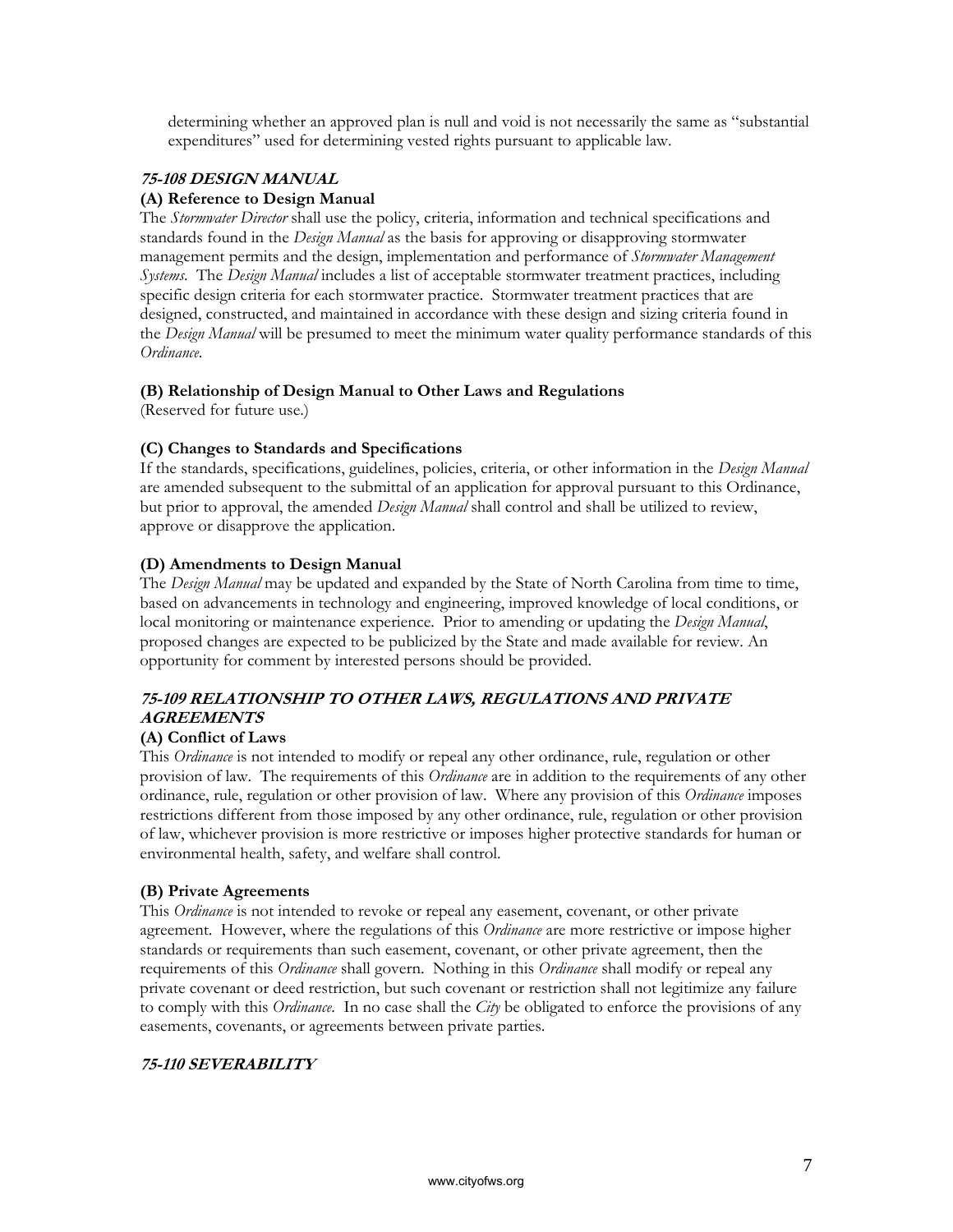If the provisions of any section, subsection, paragraph, subdivision or clause of this *Ordinance* shall be found to be invalid by a court of competent jurisdiction, such judgment shall not affect or invalidate the remainder of any section, subsection, paragraph, subdivision or clause of this *Ordinance*.

# **75-111 EFFECTIVE DATE AND TRANSITIONAL PROVISIONS**

# **(A) Effective Date**

This *Ordinance* is effective four months after the date of adoption.

### **(B) Final Approvals, Complete Applications**

All *Development* and *Redevelopment* projects for which complete and full site plan applications were submitted to the *City* prior to the effective date of this *Ordinance*, and approved within 6 months of the effective date of this ordinance and which has *Substantial Progress* made within two years of the site plan approval, shall be exempt from complying with all provisions of this *Ordinance.*

### **(C) Violations Continue**

Any violation of provisions existing on the effective date of this *Ordinance* shall continue to be a violation under this *Ordinance* whereas each day shall constitute a new and separate offense and be subject to penalties and enforcement under this *Ordinance* unless the use, *Development*, *Redevelopment*, construction, or other activity complies with the provisions of this *Ordinance*.

# **SECTION 2: ADMINISTRATION AND PROCEDURES 75-201 REVIEW AND DECISION-MAKING ENTITIES**

### **(A) Stormwater Director**

(1) Designation

The *Stormwater Director* shall be designated by the *City Manager* to administer and enforce this *Ordinance*.

(2) Powers and Duties

In addition to the powers and duties that may be conferred by other provisions of the *City's* code of ordinances and other laws, the *Stormwater Director* shall have the following powers and duties under this *Ordinance*:

a. To review and approve, approve with conditions, or disapprove applications for approval of plans pursuant to the standards setout in this *Ordinance*;

b. To make determinations and render interpretations of this *Ordinance*;

c. To establish application requirements and schedules for submittal, to review applications and appeals, and to review and make recommendations to the *Stormwater Appeals Board* on applications for *Development* or *Redevelopment* approvals;

d. To enforce the provisions of this *Ordinance* in accordance with its enforcement provisions; e. To maintain records, maps, and official materials as related to the adoption, amendment, enforcement, interpretation, and/or administration of this *Ordinance*;

f. To provide expertise and technical assistance to the *City's* Council and Stormwater Appeals Board, if such a Stormwater Appeals Board is established. The *City's Stormwater Appeals Board* shall function as the Stormwater Appeals Board;

g. To designate appropriate other person(s) who shall carry out the powers and duties of the *Stormwater Director*; and

h. To take any other action necessary to administer the provisions of this *Ordinance*.

# **75-202 REVIEW PROCEDURES**

# **(A) Permit Required; Must Apply for Permit**

A stormwater management permit is required for all *Development* and *Redevelopment* unless exempt or excluded pursuant to this *Ordinance*. A permit may only be issued subsequent to a properly submitted and reviewed permit application.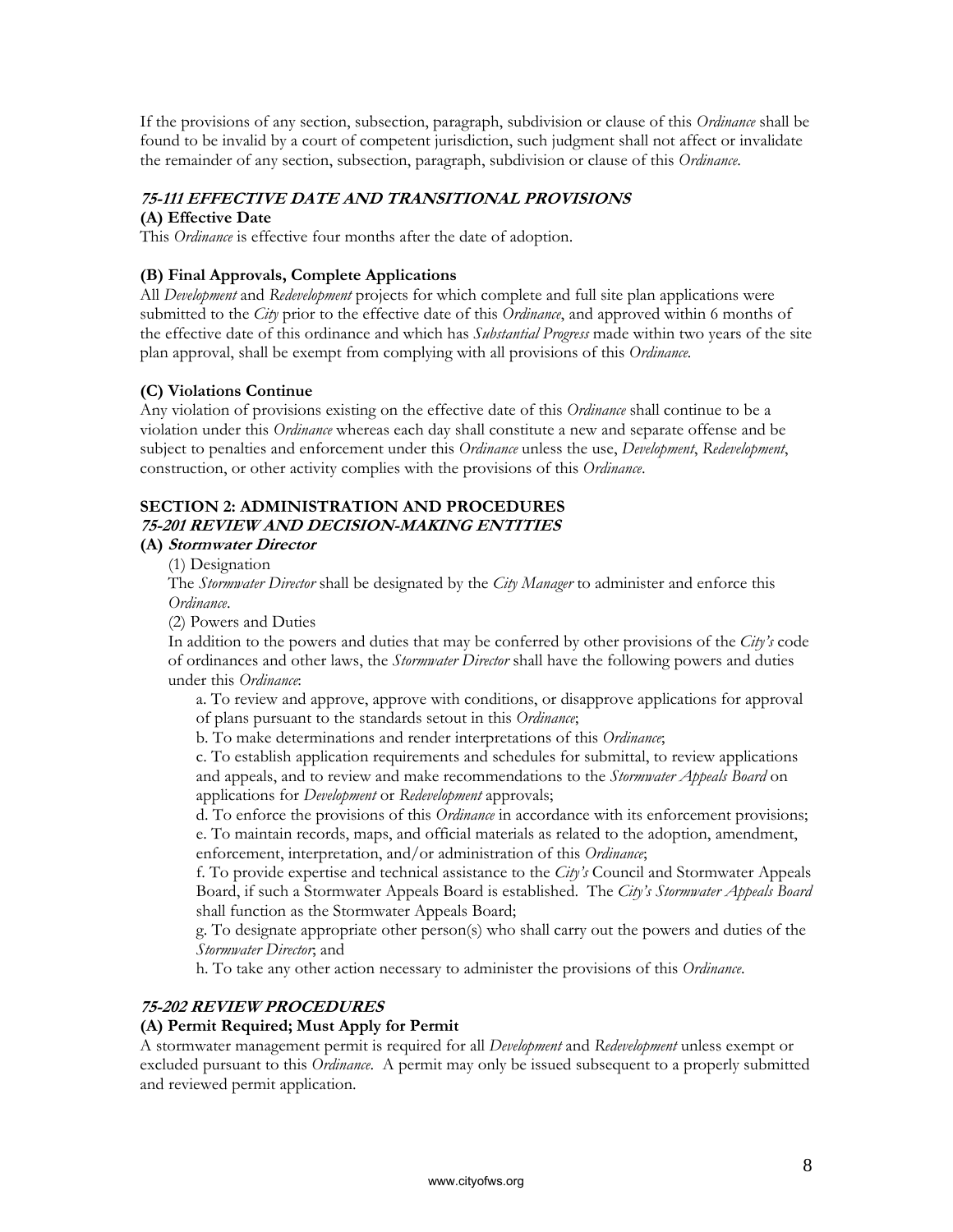### **(B) Effect of Permit**

A stormwater management permit shall govern the design, installation, construction and maintenance of the *Stormwater Management System* for all *Developments* and *Redevelopments*. The permit is intended to provide a mechanism for the review, approval, and inspection of the *Stormwater Management System*, consistent with the requirements of this *Ordinance*. The permit does not continue in existence indefinitely after the completion of the project; rather, compliance after project construction is assured by the operation and maintenance provisions of this *Ordinance*.

### **(C) Authority to File Applications**

All applications required pursuant to this *Ordinance* shall be submitted to the *Stormwater Director* by the *Owner* or the *Owner's* duly authorized agent.

#### **(D) Establishment of Application Requirements, Schedule, and Fees**

(1) Application Contents and Form

The *Stormwater Director* shall establish requirements for the content and form of all applications and shall amend and update those requirements from time to time as required. At a minimum, the application shall describe in detail how the *Post Construction* stormwater runoff will be controlled and managed, the design of the *Stormwater Management System*, and how the proposed project will meet the requirements of this *Ordinance*.

(2) Permit Review Fees

The *City* Council shall establish permit review fees as well as policies regarding refund of any fees upon withdrawal of an application, and may amend and update the fees and policies from time to time.

(3) Administrative Manual

For applications required under this *Ordinance*, the *Stormwater Director* shall compile the application requirements, submission schedule, fee schedule, a copy of this *Ordinance*, and information on how and where to obtain the *Design Manual* in an administrative manual, which shall be made available to the public.

# **(E) Submittal of Complete Application**

Applications shall be submitted to the *Stormwater Director* in the form established by the *Stormwater Director*, along with the permit review fee. An application shall be considered as submitted only when it contains all elements of a complete application pursuant to this *Ordinance*, along with the permit review fee. If the *Stormwater Director* finds that an application is incomplete, the applicant shall be notified of the deficient elements and shall be provided with an opportunity to submit a complete application.

# **(F) Review**

Within 30 days after a complete application is submitted, the *Stormwater Director* should review the application and determine whether the application complies with this *Ordinance*.

(1) Approval

If the *Stormwater Director* finds that the application complies with this *Ordinance*, the *Stormwater Director* shall approve the application and notify the applicant in writing. The *Stormwater Director* may impose conditions of approval as needed to ensure compliance with this *Ordinance*. The conditions shall be included as part of the approval.

(2) Fails to Comply

If the *Stormwater Director* finds that the application fails to comply with this *Ordinance* or if the application is incomplete, the *Stormwater Director* shall notify the applicant in writing and shall indicate how the application fails to comply. The applicant shall have an opportunity to submit a revised application.

(3) Revision and Subsequent Review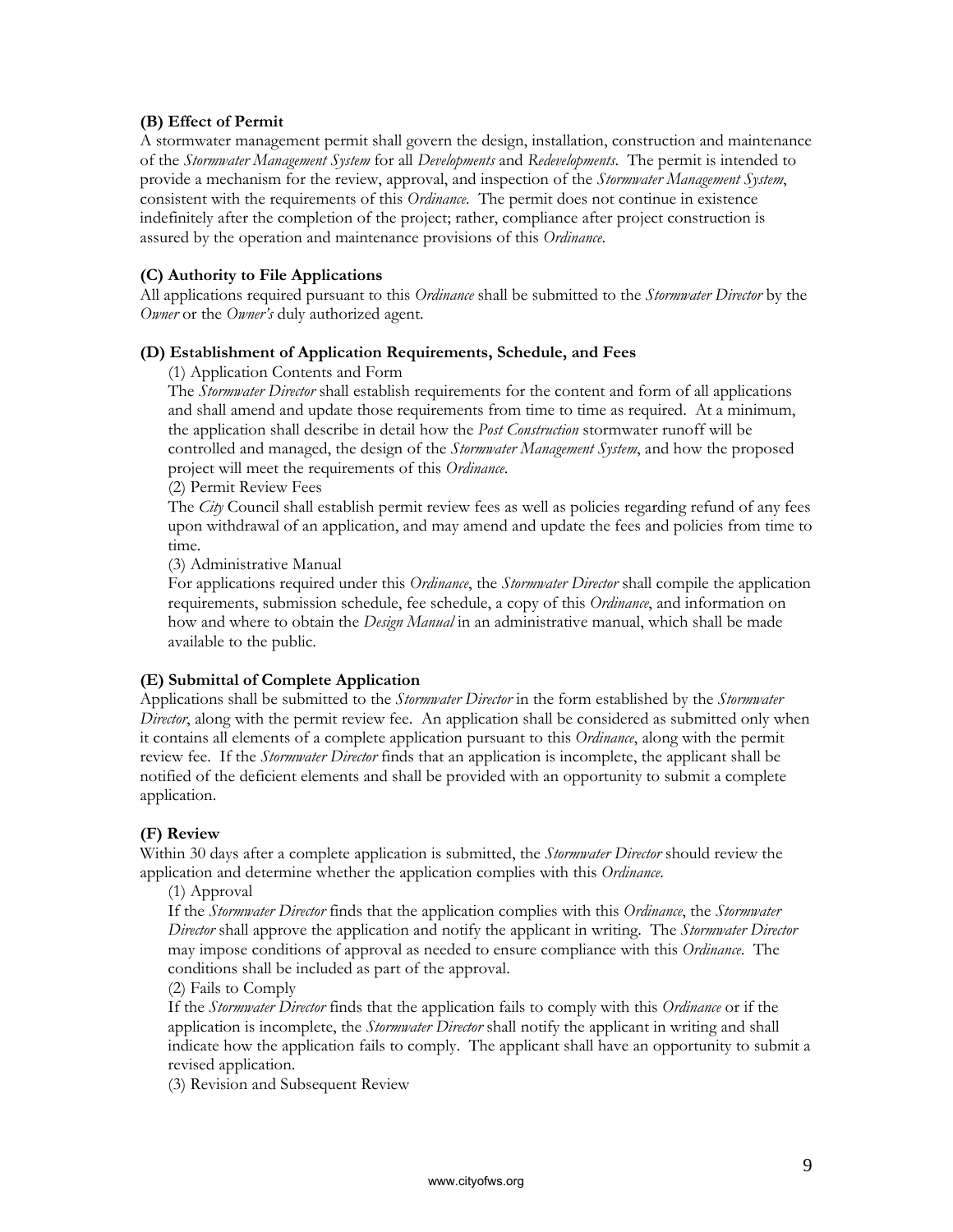A complete revised application should be reviewed by the *Stormwater Director* within 30 days after its re-submittal and shall be approved, approved with conditions, or disapproved. If a revised application is not re-submitted within 30 days from the date the applicant was notified, the application shall be considered withdrawn, and a new submittal for the same or substantially the same project shall be required along with the permit review fee. One re-submittal of a revised application may be submitted without payment of an additional permit review fee. Any resubmittal after the first re-submittal shall be accompanied by an additional permit review fee as established pursuant to this *Ordinance*.

### **75-203 APPLICATIONS FOR APPROVAL**

### **(A) Concept Plan and Consultation Meeting**

Before a stormwater management permit application is deemed complete, the *Stormwater Director* or *Owner* may request a consultation on a concept plan for the *Stormwater Management System*. This consultation meeting should take place prior to submitting the preliminary plan of subdivision, special use re-zoning or other early step in the *Development* or *Redevelopment* process. The purpose of this meeting is to discuss generally the *Stormwater Management System* necessary for the proposed *Development* or *Redevelopment*, as well as to discuss and assess constraints, opportunities and potential approaches to *Stormwater Management System* before formal site design engineering is commenced. The meeting is not intended to provide a total review of the final development plan. Local watershed plans, and other relevant resource protection plans may be consulted in the discussion of the concept plan. To accomplish this goal, the following information should be included in the concept plan, which should be submitted to the *Stormwater Director* at least five business days in advance of the consultation meeting:

(1) Existing Conditions / Proposed Site Plans

Existing conditions and proposed site layout sketch plans, which illustrate at a minimum: existing and proposed topography; perennial and intermittent streams; existing and proposed drainage conveyances; existing *Stormwater Management Systems*; mapping of predominant soils from soil surveys (when available); boundaries of existing predominant vegetation and proposed limits of clearing and grading; and location of existing and proposed roads, buildings, parking areas and other impervious surfaces.

(2) Natural Resources Inventory

A written and**/**or graphic inventory of the natural resources at the site and surrounding area as it exists prior to the commencement of the project. This description should include a discussion of soil conditions, forest cover, geologic features, topography, wetlands, and native vegetative areas on the site, as well as the location and boundaries of other natural feature protection and conservation areas such as lakes, ponds, floodplains, stream buffers and other setbacks (e.g., drinking water well setbacks, septic setbacks, etc.). Particular attention should be paid to environmentally sensitive features that provide particular opportunities or constraints for *Development* or *Redevelopment*.

#### (3) Stormwater Management System Concept Plan

A written or graphic concept plan of the proposed *Stormwater Management System* including the location of floodplain/floodway limits; relationship of site to upstream and downstream properties and drainages; and preliminary location of proposed stream channel modifications, such as bridge or culvert crossings.

#### **(B) Assessment of Impact**

Each concept plan shall include an assessment of *Post Construction* stormwater impacts upon downstream and upstream properties. The assessment of stormwater quality and quantity impacts shall be based on the standards contained within this *Ordinance*, at a minimum.

(1) Assessment and Control of Stormwater Quality Impacts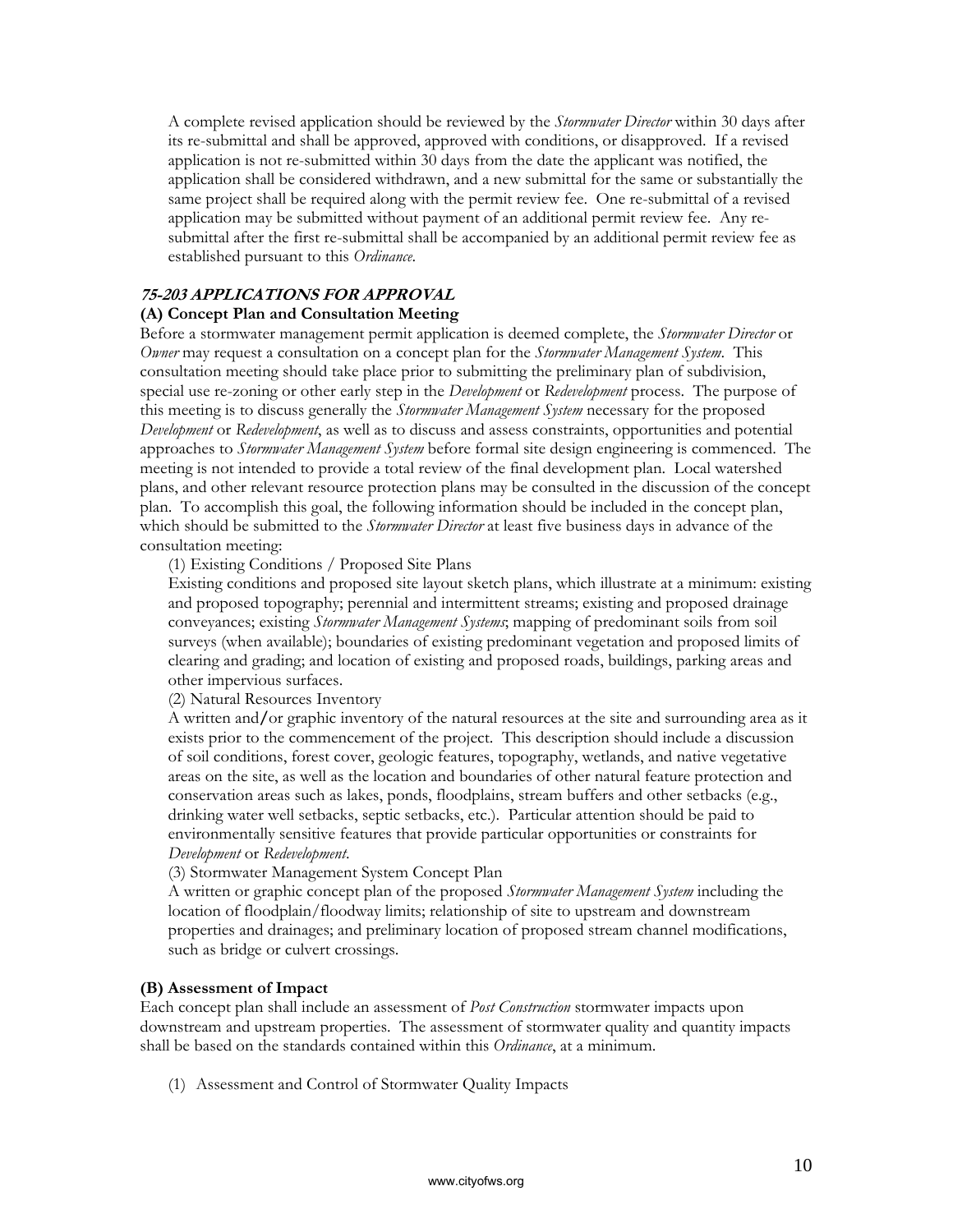All *Stormwater Management Systems* proposed to be include in any *Development* or *Redevelopment*, not otherwise exempt or excluded, shall assess and satisfy the applicable stormwater quality management requirements as indicated in §75-302 of this Ordinance, at a minimum. (2) Assessment and Control of Stormwater Quantity Impacts

All *Stormwater Management Systems* proposed to be include in any *Development* or *Redevelopment*, not otherwise exempt or excluded, shall assess and satisfy the applicable stormwater quantity management requirements as indicated in §75-303 of this Ordinance, at a minimum. An appropriately qualified professional for the *Owner* must prepare the assessment of stormwater quantity impacts for review by the *Stormwater Director*. The assessment of upstream impacts must be provided, at a minimum, for property or properties located immediately upstream and/or adjacent to the proposed *Development* or *Redevelopment*. The *Stormwater Director* shall require that the impact assessment be extended for properties further upstream if site-specific conditions may cause an unreasonable impact on those properties further upstream. The assessment of downstream impacts shall be made by evaluating a site's contribution to stormwater runoff to a "suitable downstream point" considering the following guidelines:

(a) A point downstream where the proposed site *Development* or *Redevelopment* represents less than ten  $(10)$  percent of the total watershed area draining to that point  $(10\%$  Guideline).

(b) A point downstream where drainage from the *Development* or *Redevelopment* site enters a Federal Emergency Management Agency (FEMA) established floodway.

(c) A point where the *Stormwater Director* knows of no existing stormwater problems that the proposed *Development* or *Redevelopment* is likely to exacerbate.

(d) A point where there are no public road crossings or other public infrastructure that may be adversely impacted by an increase in runoff from the proposed *Development* or *Redevelopment*.

This determination shall not alter any requirements related to stormwater quality management. These guidelines are intended to avoid unreasonable impacts wherever they might occur.

#### **(C) Stormwater Management Permit Application**

The stormwater management permit application shall detail how *Development* or *Redevelopment*  stormwater runoff will be controlled and managed and how the proposed project will meet the requirements of this Ordinance. All such plans shall be prepared by a qualified registered North Carolina professional engineer, surveyor or landscape architect, and the engineer, surveyor or landscape architect shall perform services only in their area of competence, and shall verify: 1) that the design of the *Stormwater Management System* meets the submittal requirements for complete applications; 2) that the designs and plans are sufficient to comply with applicable standards and policies found in the *Design Manual*; and 3) that the proposed *Stormwater Management System* ensures compliance with this *Ordinance*. The submittal shall include all of the information required in the submittal checklist established by the *Stormwater Director*.

#### **(D) As-Built Plans and Final Approval**

Upon completion of a project and before a certificate of compliance, as defined in NCGS §160A-423, shall be granted by the *Building Inspector*, the *Owner* shall, except as provided for in subsection (E) of this section, certify that the completed project is in accordance with the approved *Stormwater Management System*, and shall submit actual as-built plans for the entire *Stormwater Management System* once construction is completed. The as-built plans shall show the final design specifications for the entire *Stormwater Management System,* including the field location, size, depth, and planted vegetation of all *Strcutural* BMP's and other measures, controls, conveyances and devices, as installed. The designer of the *Stormwater Management System* shall certify, under seal, that the as-built *Stormwater Management System* is in compliance with the approved *Stormwater Management System* and with the requirements of this *Ordinance*. A final inspection and approval by the *Stormwater Director* shall occur before the release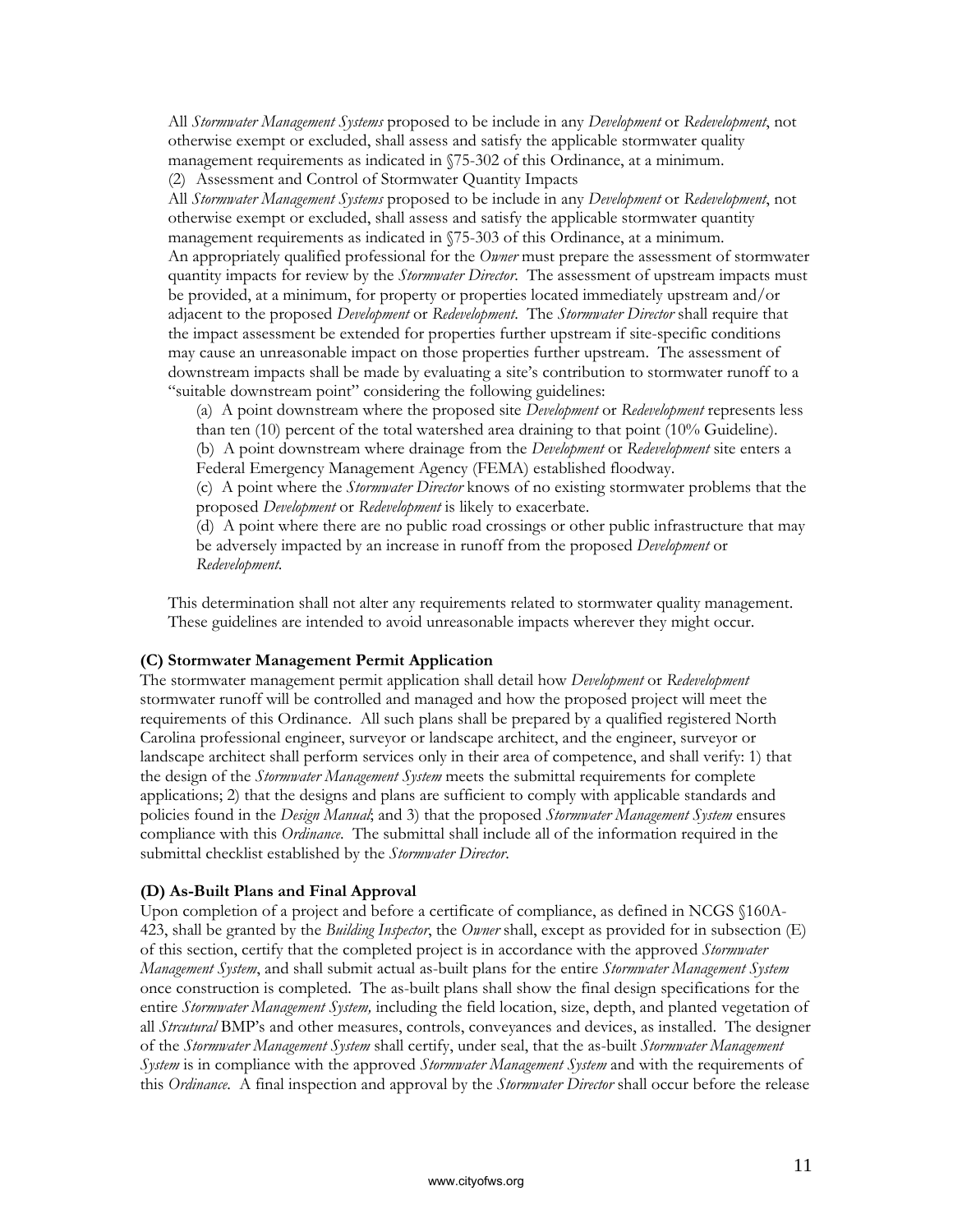of any performance securities. The final inspection shall occur within a reasonable time frame in order to expedite release of performance securities.

### **(E) Other Permits**

No certificate of compliance shall be issued by the *Building Inspector* working in consultation with the *Stormwater Director* without final, as-built plans and a final inspection and approval by the *Stormwater Director*, except where multiple units are served by the *Stormwater Management System*, in which case the *Building Inspector* may elect to withhold a percentage of certificates of compliance until as-built plans are submitted and approved by the *Stormwater Director*.

# **75-204 APPROVALS**

### **(A) Effect of Approval**

Approval authorizes the *Owner* to go forward with only the specific plans and activity authorized in the permit. The approval shall not be construed to exempt the *Owner* from obtaining other applicable approvals from local, state, and federal authorities.

# **(B) Time Limit/Expiration**

An approved stormwater plan and permit shall become null and void if the *Owner* has failed to make *Substantial Progress* on the site within two years after the date of approval. The *Stormwater Director* may grant a single, one-year extension of this time limit, for good cause shown, upon receiving a written request from the *Owner* before the expiration of the approved plan. In granting an extension, the *Stormwater Director* shall require compliance with standards adopted since the original application was submitted unless the change in standards would infringe upon the applicant's vested rights.

### **75-205 APPEALS**

# **(A) Right of Appeal**

Any aggrieved person affected by any decision, order, requirement, or determination relating to the interpretation or application of this Ordinance and made by the *Stormwater Director* may file an appeal to the *Stormwater Appeals Board* within 30 days of the *Stormwater Director's* decision, order, requirement or determination.

# **(B) Filing of Appeal and Procedures**

(1) Appeals shall be taken within the specified time period by filing with the *Stormwater Director* a notice of appeal and the grounds for the appeal.. The *Stormwater Director* shall transmit the appeal, the grounds therefore and all documents related to the appeal (the record on appeal) to the *Stormwater Appeals Board.*

(2) An appeal stays all proceedings in furtherance of the action appealed from, unless the *Stormwater Director* certifies to the *Stormwater Appeals Board*, after notice of appeal has been filed with him, that because of facts stated in the certificate a stay would, in his opinion, cause imminent peril to life or property or that because the violation charged is transitory in nature a stay would seriously interfere with enforcement of this *Ordinance*. In that case proceedings shall not be stayed except by a restraining order, which may be granted by the *Stormwater Appeals Board*  or by a court of record on application, on notice to the *Stormwater Director* and on due cause shown.

(3) The *Stormwater Appeals Board* shall fix a reasonable time for the hearing of the appeal, give due notice thereof to the parties, and decide it within a reasonable time. The *Stormwater Appeals Board* may reverse or affirm, wholly or partly, or may modify the order, requirement, decision, or determination appealed from, and shall make any order, requirement, decision, or determination that in its opinion complies with this *Ordinance*. To this end the *Stormwater Appeals Board* shall have all the powers of the *Stormwater Director*.

(4) The concurring vote of four-fifths of the members of the *Stormwater Appeals Board* shall be necessary to reverse any order, requirement, decision, or determination of the *Stormwater Director*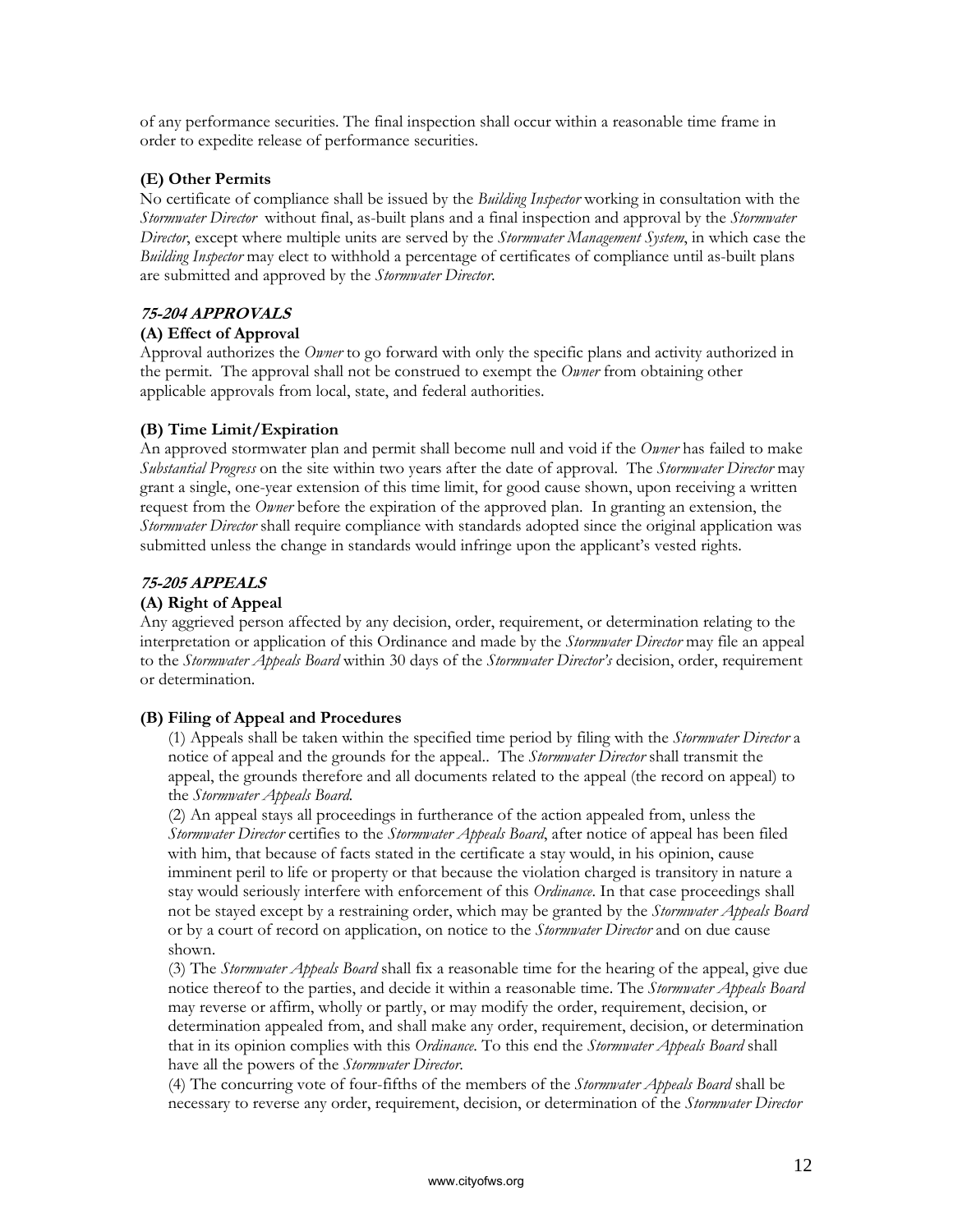or to decide in favor of the applicant any matter upon which it is required to pass under this *Ordinance*, or to grant a variance from the provisions of the O*rdinance*. For the purposes of this subsection, vacant positions on the board and members who are disqualified from voting on a quasi-judicial matter shall not be considered "members of the board" for calculation of the requisite supermajority if there are no qualified alternates available to take the place of such members.

(5) A member of the *Stormwater Appeals Board* shall not participate in or vote on any quasi-judicial matter in a manner that would violate affected persons' constitutional rights to an impartial decision maker. Impermissible conflicts include, but are not limited to, a member having a fixed opinion prior to hearing the matter that is not susceptible to change, undisclosed ex parte communications, a close familial, business, or other associational relationship with an affected person, or a financial interest in the outcome of the matter. If an objection is raised to a member's participation and that member does not recuse himself or herself, the remaining members shall by majority vote rule on the objection.

(6) Witnesses shall testify under oath or affirmation to be administered by the court reporter, notary or another duly authorized official.

**(C) REVIEW BY CITY COUNCIL** Any aggrieved person affected by any decision, order, requirement, or determination relating to the interpretation or application of this ordinance and made by the Stormwater Appeals Board may file an appeal to the City Council within 30 calendar days of the *Stormwater Appeals Board's* decision, order, requirement or determination. Appeals shall be taken within the specified time period by filing a notice of appeal and specifying the grounds for appeal on forms provided by the City of Winston-Salem. The Assistant City Manager/Public Works shall then, forthwith, transmit to the City Council all the appropriate documents explaining the decision that is being appealed and shall serve as the City Council's technical advisor. The hearing conducted by the City Council shall be conducted in the nature of a quasi-judicial proceeding with all findings of fact supported by competent, material evidence.

# **(D) Review by Superior Court**

Every decision of the City Council shall be subject to review by the Forsyth County General Court of Justice, Superior Court Division by proceedings in the nature of certiorari. Any petition for review by the Superior Court shall be filed with the Clerk of Superior Court within 30 days after the decision of the City Council is filed in such office as this *Ordinance* specifies, or after a written copy thereof is delivered to every aggrieved party who has filed a written request for such copy with the Assistant City Manager/Public Works at the time of its hearing of the case, whichever is later. The decision of the City Council may be delivered to the aggrieved party either by personal service or by registered mail or certified mail return receipt requested.

# **SECTION 3: STANDARDS**

### **75-301 GENERAL STANDARDS**

All *Development* and *Redevelopment* to which this *Ordinance* applies shall comply with the standards of this section for both quality and quantity.

#### **(A) Best Available Technology/Information**

 The best available technology and information shall be used for analysis and design of a *Stormwater Management System* to meet the requirements of this *Ordinance*.

#### **(B) Stormwater Management in Perpetuity**

The approval of the stormwater management permit shall constitute an enforceable restriction on property usage that runs with the land, such as recorded deed restrictions and protective covenants,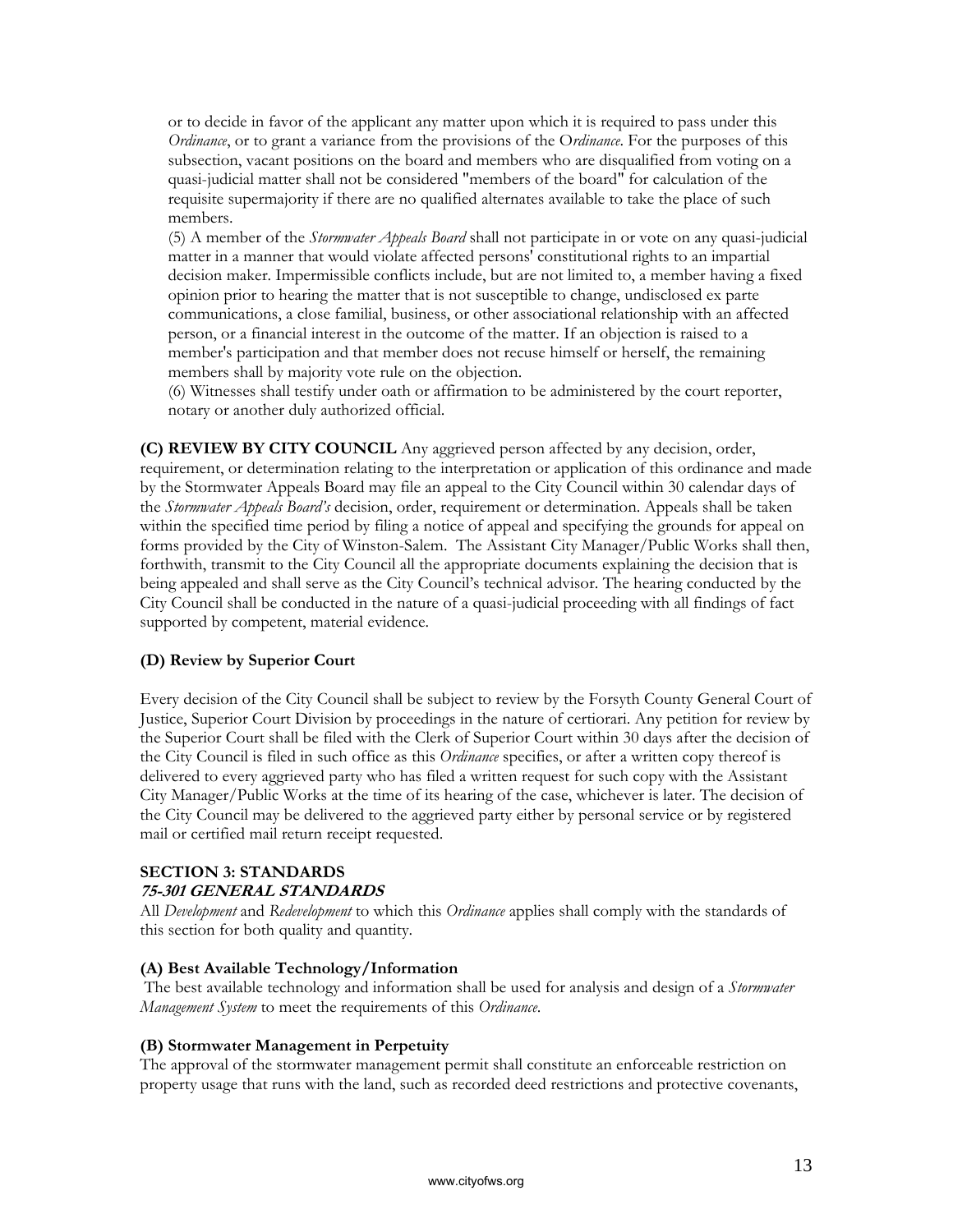to ensure that future *Development* and *Redevelopment* maintains the site consistent with the approved project plans.

# **(C) Operations and Maintenance Plan**

The *Owner* shall provide an operations and maintenance plan, as well as an agreement and contractual lien for the approved *Stormwater Management System*, for review and approval by the *Stormwater Director*. Once approved by the *Stormwater Director*, the operations and maintenance plan shall be implemented by the *Owner*.

# **(D) Additional Requirements**

As part of the approval process, the *Stormwater Director* may impose additional requirements related to a proposed *Stormwater Management System* to address such issues as maintenance, drainage, inspection, operation, access easements, and restrictive covenants to ensure compliance with this *Ordinance.*

# **(E) Low-Impact Development Practices**

*Owners* of *Development* and *Redevelopment* projects are hereby encouraged to use Low Impact Development (LID) practices where practicable that will aid stormwater quality and quantity management by reducing impervious surfaces, increasing the use of natural conveyances, maintaining natural vegetation areas, increasing infiltration of surface waters to replenish ground waters, and conserving stormwater for alternative compatible uses.

# **(F) Regional Stormwater Control Facilities**

The use of regional stormwater control facilities may be allowed when space is available, in order to treat multiple parcels of land which are subject to the provisions of this *Ordinance*. Regional facilities may be allowed as joint ventures between private entities and/or public and private entities.

### **75-302 STANDARDS FOR STORMWATER QUALITY MANAGEMENT (A) Development Standards for Low-Density Projects**

*Low-density projects* shall comply with each of the following standards:

(1) Stormwater runoff from the *Development* or *Redevelopment* shall be transported from the *Development* or *Redevelopment* by vegetated conveyances to the maximum extent practicable. (2) Other than for those limited exceptions set out in paragraph (3) below, all *BUA* for every *Development* or *Redevelopment* shall be set back in accordance with the standards labeled "Required Landward Buffer Widths" and "Undeveloped Buffer", at a minimum, as stated in the Table 1 below, as measured from the top of the stream bank of all perennial and intermittent surface waters.

| Development or        | <b>Required Landward Buffer</b> | Undisturbed Buffer Widths |
|-----------------------|---------------------------------|---------------------------|
| Redevelopment Size    | Widths                          | (Within Landward Buffer)  |
| $0-10$ Acres          | 30 Feet                         | 15 Feet                   |
| $10-50$ Acres         | 50 Feet                         | 25 Feet                   |
| Greater than 50 Acres | $100$ Feet                      | 50 Feet                   |

Table 1

(3) Right of way crossings, below ground level utility crossings or encroachments, and greenways, if approved pursuant to a stormwater management permit or pursuant to a *Development* or a *Redevelopment* site plan, may be located within the landward buffer. Other than approved right of way and utility crossings, these exceptions to the landward buffer may not be located within the undisturbed buffer.

(4) A perennial or intermittent surface water shall be present if the feature is approximately shown on either the most recent version of the soil survey map prepared by the Natural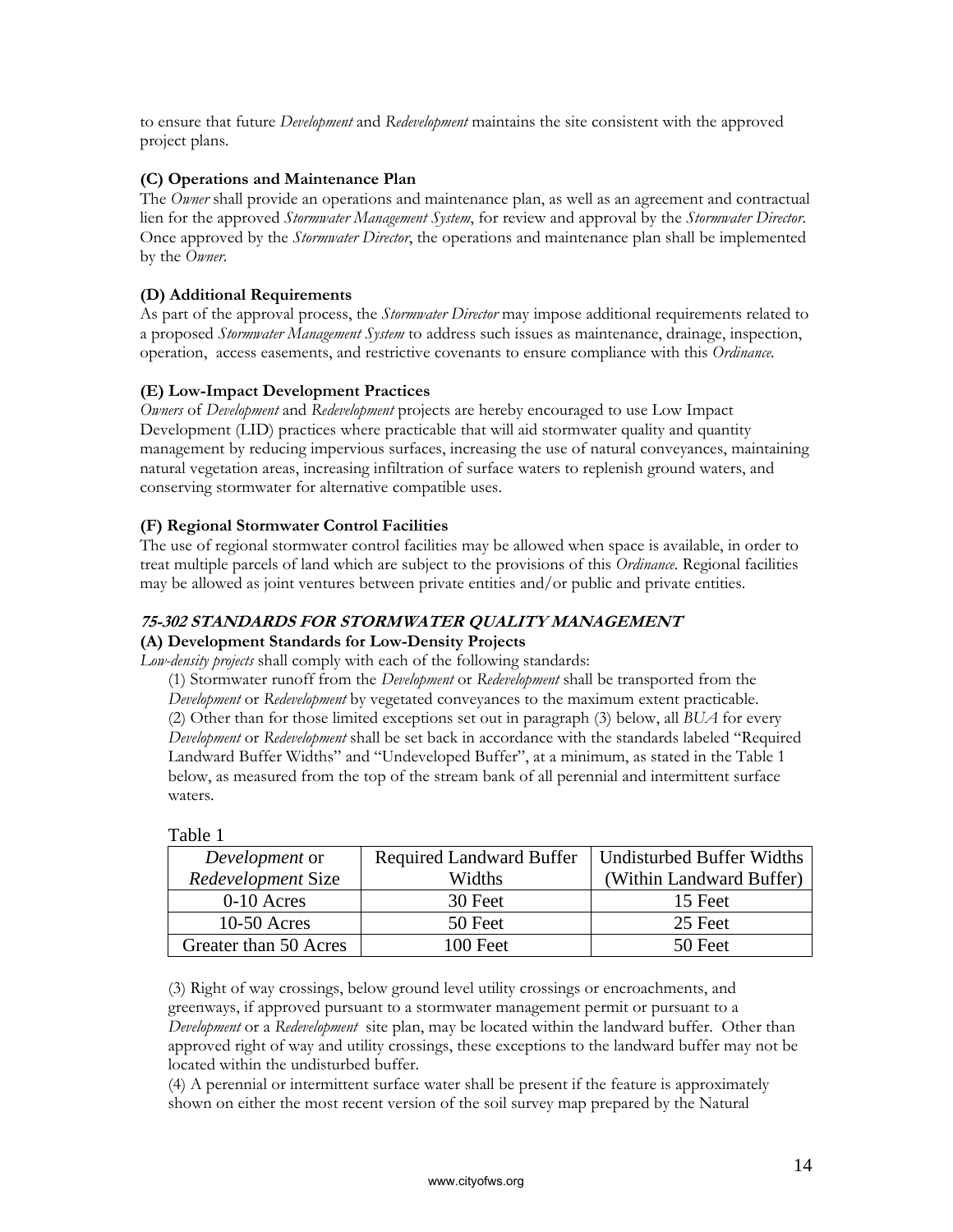Resources Conservation Service of the United States Department of Agriculture or the most recent version of the 1:24,000 scale (7.5 minute) quadrangle topographic maps prepared by the United States Geologic Survey (USGS), or is determined by the *City* or the *Division* to exist in the field. An exception to this requirement may be allowed when surface waters are not present in accordance with the provisions of 15A North Carolina Administrative Code 2B .0233 (3) (a) or similar site-specific determination made using *Division*-approved methodology.

### **(B) Development Standards for High-Density Projects**

*High-density projects* shall implement stormwater control measures that comply with each of the following standards:

(1) The *Stormwater Management Systems* shall control and treat stormwater runoff volume leaving the project site for the first one inch of rain. Runoff volume drawdown time shall be a minimum of 48 hours, but not more than 120 hours.

(2) *High-density* projects must discharge the storage volume at a rate equal to or less than the predevelopment discharge rate for the one-year, 24-hour storm.

(3) All *Stormwater Management Systems* used to meet the requirements of this *Ordinance* shall be designed to have a minimum of 85% average annual removal for Total Suspended Solids; (4) General engineering design criteria for all projects shall be in accordance with 15A North Carolina Administrative Code 2H .1008(c), as explained in the *Design Manual*;

(5) Other than for those limited exceptions set out in paragraph (6) below, all *BUA* for every *Development* or *Redevelopment* shall be set back in accordance with the standards labeled "Required Landward Buffer Widths" and "Undeveloped Buffer", at a minimum, as stated in the Table 1 below, as measured from the top of the stream bank of all perennial and intermittent surface waters.

| Development or        | Required Landward Buffer | Undisturbed Buffer Widths |
|-----------------------|--------------------------|---------------------------|
| Redevelopment Size    | Widths                   | (Within Landward Buffer)  |
| $0-10$ Acres          | 30 Feet                  | 15 Feet                   |
| $10-50$ Acres         | 50 Feet                  | 25 Feet                   |
| Greater than 50 Acres | $100$ Feet               | 50 Feet                   |
|                       |                          |                           |

| aple |  |
|------|--|
|      |  |

(6) Right of way crossings, below ground level utility crossings or encroachments, and greenways, if approved pursuant to a stormwater management permit or pursuant to a *Development* or a *Redevelopment* site plan, may be located within the landward buffer. Other than approved right of way and utility crossings, these exceptions to the landward buffer may not be located within the undisturbed buffer.

(7) A perennial or intermittent surface water shall be present if the feature is approximately shown on either the most recent version of the soil survey map prepared by the Natural Resources Conservation Service of the United States Department of Agriculture or the most recent version of the 1:24,000 scale (7.5 minute) quadrangle topographic maps prepared by the United States Geologic Survey (USGS), or is determined by the *City* or the *Division* to exist in the field. An exception to this requirement may be allowed when surface waters are not present in accordance with the provisions of 15A North Carolina Administrative Code 2B .0233 (3) (a) or similar site-specific determination made using *Division*-approved methodology.

# **(C) Water-Borne Trash and Debris**

To reduce the amount of water-borne trash and debris, the *Owner* shall develop, implement and maintain an approved trash and debris collection and disposal program for the *Development* or *Redevelopment*.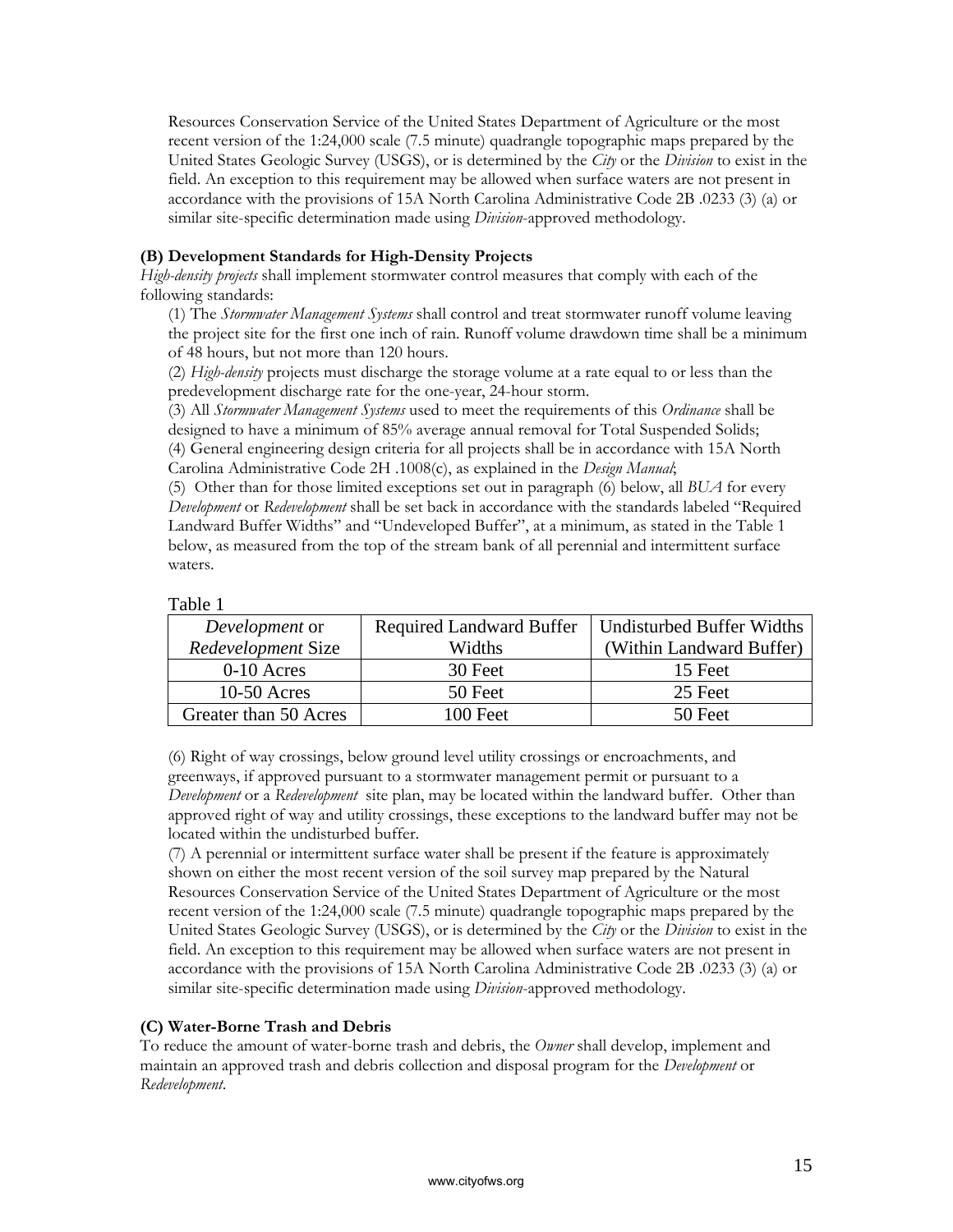# **(D) Oxygen Depleting Organic Material**

To reduce the oxygen depleting impacts of organic material decay on receiving waters, the *Owner* shall develop, implement and maintain an approved leaf and vegetation collection and disposal program for the *Development* or *Redevelopment*.

# **(E) Water Supply Watershed Regulations Compliance**

On-site stormwater management for water quality purposes shall meet all pertinent regulations associated with the Water Supply Watershed Regulations.

# **(F) Jurisdictional Waters Regulations Compliance**

Any proposed impacts to jurisdictional wetlands and/or jurisdictional waters of the United States shall be reviewed and approved by appropriate regulatory agencies such as the US Army Corps of Engineers (wetlands – Clean Water Act, Section 404) and the *Department* or *Division* (water quality certification – Clean Water Act, Section 401). Proof of compliance with this requirement shall be provided by the *Owner* before the *Building Inspector* shall issue a certificate of compliance.

# **75-303 STANDARDS FOR STORMWATER QUANTITY MANAGEMENT**

If a project has been found to require mitigation of stormwater quantity impacts following review per Section 75-203(B), and in order to mitigate adverse impacts of stormwater runoff from a *Development* or *Redevelopment*, the *Stormwater Management System* prepared by the *Owner* shall be designed to meet the criteria described in this Section and shall satisfy the review criteria set forth in Section 75-203(B).

# **(A) Design Storm Events**

The quantity of stormwater runoff from a *Development* or *Redevelopment* shall be based on the 2-year, 10-year, and 25-year storm events, of minimum 6-hour duration. Depending upon site conditions, storm duration may be lengthened.

# **(B) Peak Discharge Control**

*Post Construction* peak discharge rates in the 2-year, 10-year, and 25-year storm events shall be controlled so as not to exceed pre-*Development* or pre-*Redevelopment* peak discharge rates for the same storm events.

# **(C) Volume Control**

A stormwater runoff volume equal to the difference between the pre- D*evelopment* or pre-*Redevelopment*  and *Post Construction* volume for the 25-year event, 6-hour duration, shall be detained on site so that the detention basin(s), or other appropriate *Structural BMP*, releases detained stormwater over a period of at least 48 hours (2 days) and no longer than 120 hours (5 days).

# **(D) 100-year Flood Potential**

The *Development* or *Redevelopment* shall not increase flooding impacts to structures on properties upstream and downstream of the site during a 100-year flood event.

# **(E) Protection of Point of Discharge**

Discharge from any on-site *Stormwater Management System* into any natural or surface drainage channel or feature, shall be designed and constructed so that the discharge does not cause damage to the receiving system.

# **(F) Protection of Receiving Channels and Water Bodies**

Receiving natural channels and water bodies (on-site and/or off-site) shall be evaluated to ensure that downstream conveyances are not eroded and/or degraded by altered stormwater flows from *Development* or *Redevelopment*. Mitigation measures shall be implemented where the volume of runoff from a *Post Construction*, 2-year, 1-hour rainfall event is 10% greater than the volume of runoff from a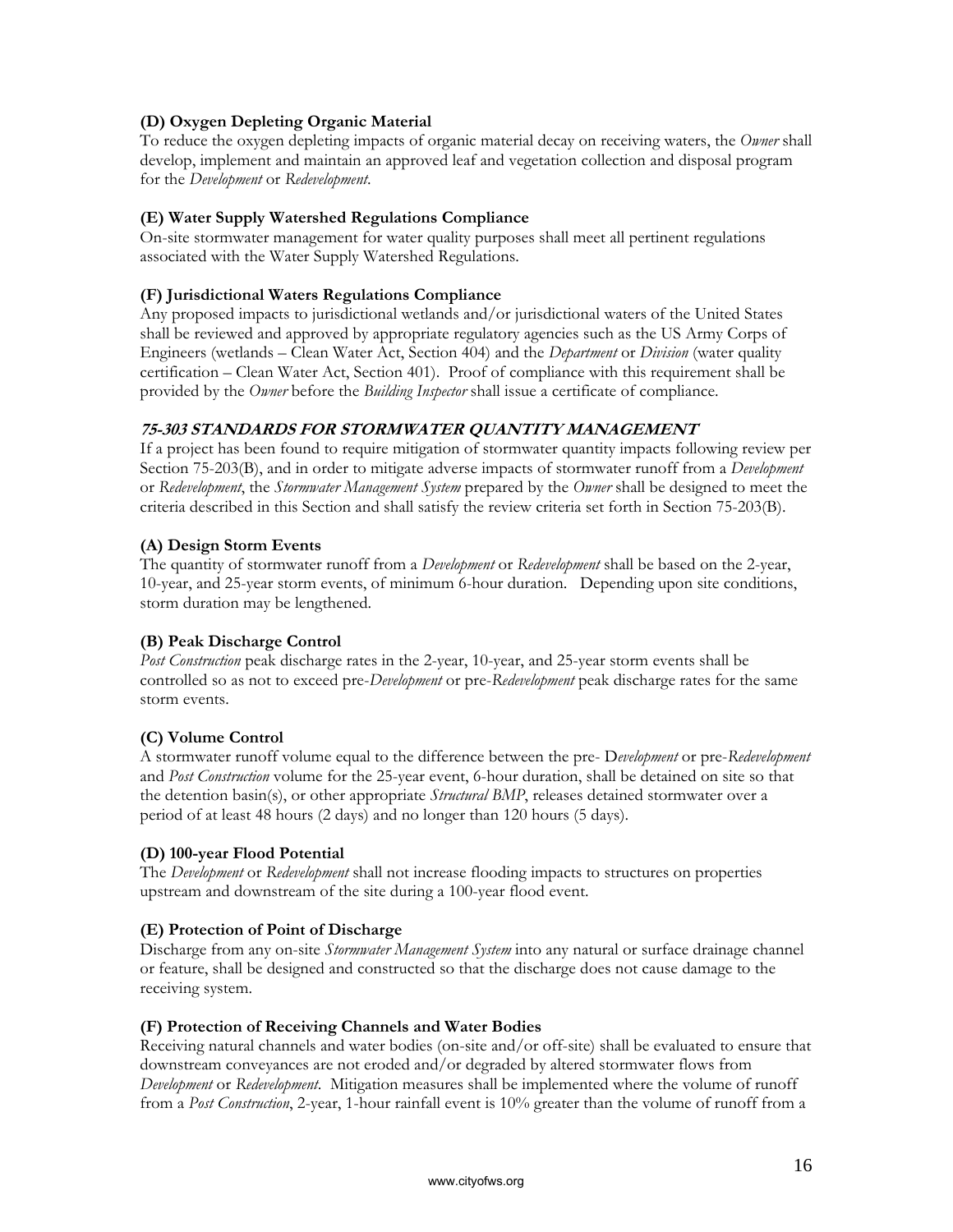pre-*Development* or pre-*Redevelopment*, 2-year, 1-hour rainfall event. Acceptable mitigation alternatives include on-site detention to reduce *Post Construction* runoff rates and volumes and natural channel stabilization measures to control channel degradation. Where allowed by other State and Federal agencies (e.g. US Army Corps of Engineers and the *Department*), armoring of receiving channels is permissible.

# **(G) Design of Water Impounding Structures (Dams)**

Any proposed water impounding structure (dam) shall be designed in accordance with NC Dam Safety standards, and if required, shall be reviewed and approved by the NC Dam Safety Engineer. Proof of compliance with this requirement shall be provided by the applicant before the *Building Inspector* may issue a certificate of compliance.

#### **75-305 STANDARDS FOR STORMWATER CONTROL MEASURES (A) Evaluation According to Contents of Design Manual**

All *Stormwater Management Systems* required under this *Ordinance* shall be evaluated by the *Stormwater Director* according to the policies, criteria, information, including technical specifications and standards, and the specific design criteria for each stormwater practice found in the *Design Manual*. The *Stormwater Director* shall determine whether they will be adequate to meet the requirements of this *Ordinance*.

# **(B) Determination of Adequacy; Presumptions and Alternatives**

*Stormwater Management Systems* that are designed, and constructed, and maintained in accordance with the criteria and specifications in the *Design Manual* will be presumed to meet the minimum water quality and quantity performance standards of this *Ordinance*. Whenever an *Owner* proposes to utilize a practice or practices not designed and constructed in accordance with the criteria and specifications in the *Design Manual,* the *Owner* shall have the burden of demonstrating that the practice(s) will satisfy the minimum water quality and quantity performance standards of this *Ordinance*. The *Stormwater Director* may require the *Owner* to provide such documentation, calculations, and examples as necessary for the *Stormwater Director* to determine whether such an affirmative showing is made.

# **75-306 VARIANCES**

# **(A) Variance Petition**

(1) Any person may petition the *Stormwater Director* for a variance granting permission to use land in a manner otherwise prohibited by this *Ordinance*. To qualify for a variance, the petitioner must show all of the following:

(a) Unnecessary hardships would result from strict application of this *Ordinance*.

(b) The hardships result from conditions that are peculiar to the property, such as the location, size, or topography of the property.

(c) The hardships did not result from actions taken by the petitioner.

(d) A lack of practical alternatives which may be shown by demonstrating that, considering the potential for a reduction in size, configuration, or density of the proposed activity and all alternative designs, the basic project purpose cannot be practically accomplished in a manner which would avoid or result in a less adverse impact to surface waters.

(e) The requested variance is consistent with the spirit, purpose, and intent of this *Ordinance*; will secure public safety and welfare; and will preserve substantial justice.

(2) Not withstanding subdivision (1) of this section, variances shall be granted from the requirement that a *BUA* be 30-feet landward of all perennial and intermittent surface waters in any of the following instances:

a. When there is a lack of practical alternatives for a road crossing, railroad crossing, bridge, airport facility, or utility crossing as long as it is located, designed, constructed, and maintained to minimize disturbance, provide maximum nutrient removal, protect against erosion and sedimentation, have the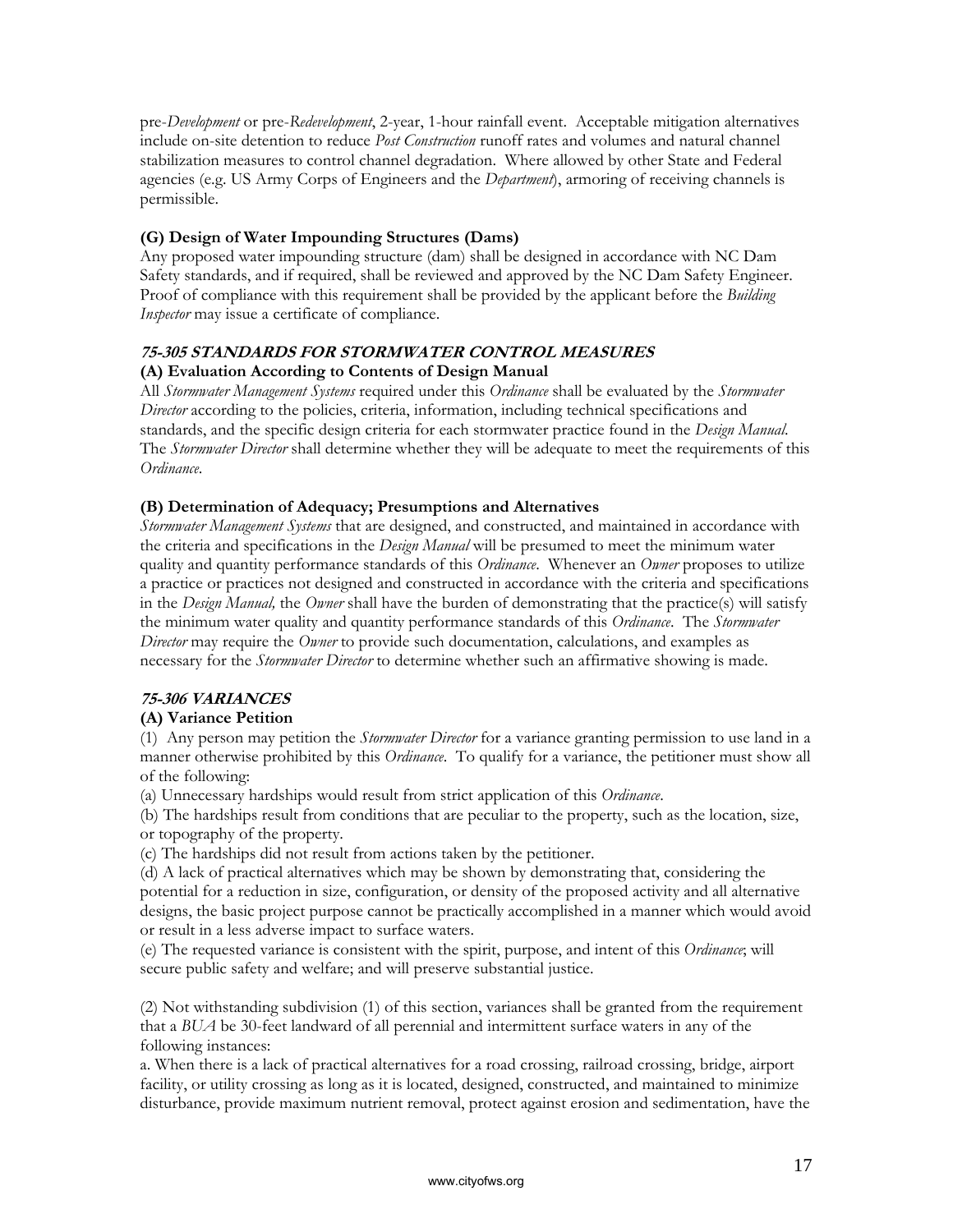least adverse effects on aquatic life and habitat, and protect water quality to the maximum extent practicable through the use of *Structural BMPs*; or

b. When there is a lack of practical alternatives to locate an element of the *Stormwater Management System* or to locate an easement to locate, construct and maintain a utility service, including, but not limited to, water, sewer, or gas, as long as the *Stormwater Management System* or utility is located 15 feet landward of all perennial and intermittent surface waters and as long as it is located, designed, constructed, and maintained to minimize the disturbance to the surface waters, to provide maximum nutrient removal, to protect against erosion and sedimentation, to have the least adverse effects on aquatic life and habitat, and to protect the water quality to the maximum extent practicable through the use of *Structural BMPs*.

### **(B) Variance Conditions and Safeguards**

The *Stormwater Director* may impose reasonable and appropriate conditions and safeguards upon any variance it grants to ensure compliance with this *Ordinance*.

### **75- 307 ONSITE WASTEWATER**

#### **(A) Operation and Maintenance Requirements**

New or replaced onsite systems for domestic wastewater treatment that are installed after the effective date of this *Ordinance* shall be subject to the same requirements for operation and maintenance as are *Stormwater Management Systems*, including, at a minimum, annual inspection reports and a recorded operation and maintenance agreement, pursuant to Section 4 of this *Ordinance*.

#### **(B) Standards for Operation and Maintenance**

Domestic wastewater treatment systems located within a Development or R*edevelopment* covered by this *Ordinance* shall be operated and maintained so as to avoid adverse effects on surface water and groundwater, including nutrient contamination of surface water and microbial or nitrate contamination of groundwater. Septic tank residuals shall be pumped whenever necessary to assure the proper operation of the system to meet the standards of this *Ordinance*, and the seepage shall be reused or disposed of in a manner that does not present significant risks to human health, surface water or groundwater.

# **SECTION 4: MAINTENANCE**

# **75-401 GENERAL STANDARDS FOR MAINTENANCE**

### **(A) Function of Structural BMPs as Intended**

The *Owner* of each *Structural BMP* installed pursuant to this *Ordinance* shall maintain and operate it so as to preserve and continue its function in controlling stormwater quality and quantity at the degree or amount of function for which the *Structural BMP* was designed.

#### **(B) Annual Maintenance Inspection and Report**

The person responsible for maintenance of any *Structural BMP* installed pursuant to this *Ordinance* shall submit to the *Stormwater Director* an inspection report from a qualified registered North Carolina professional engineer, surveyor, or landscape architect performing services only in their area of competence. The inspection report shall contain all of the following:

(1) The name and address of the *Owner*;

(2) The recorded book and page number of the lot of each *Structural BMP*;

(3) A statement that an inspection was made of all *Structural BMP*s;

(4) The date the inspection was made;

(5) A statement that all inspected *Structural BMP*s are performing properly and are in compliance with the terms and conditions of the approved maintenance agreement required by this *Ordinance*; and

(6) The original signature and seal of the engineer, surveyor, or landscape architect.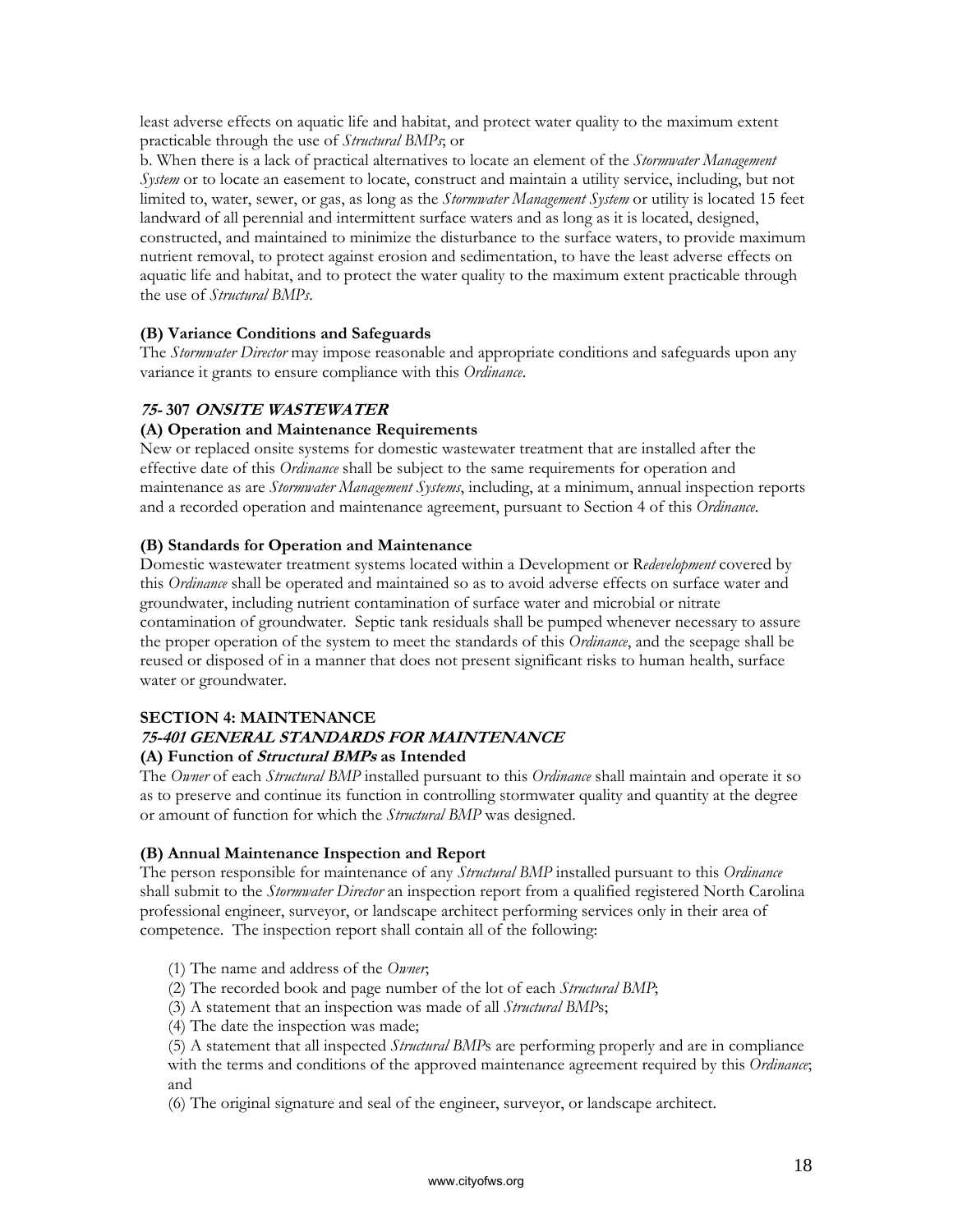All inspection reports shall be on forms supplied by the *Stormwater Director*. An original inspection report shall be provided to the *Stormwater Director* beginning one year from the date of as-built certification and each year thereafter on or before the date of the as-built certification.

# **75-402 OPERATION AND MAINTENANCE AGREEMENT (A) In General**

Prior to the conveyance or transfer of any portion of a *Development* or *Redevelopment* to be served by a *Stormwater Management System* pursuant to this *Ordinance*, and prior to issuance of any permit for a *Development* or *Redevelopment* requiring a *Stormwater Management System* pursuant to this *Ordinance*, the *Owner* must execute an operation and maintenance agreement that shall be binding on all subsequent *Owner*s of the whole or a portion of the *Development* or R*edevelopment*served by the *Stormwater Management System*. Until the transference of all property, sites, or lots served by the *Stormwater Management System*, the original *Owner* shall have primary responsibility for carrying out the provisions of the maintenance agreement. The operation and maintenance agreement shall require the *Owner* to maintain, repair and, if necessary, reconstruct the *Stormwater Management System*, and shall state the terms, conditions, and schedule of maintenance for the *Stormwater Management System*. In addition, it shall grant to the *City* a right of entry in the event that the *Stormwater Director* has reason to believe it has become necessary to inspect, monitor, maintain, repair, or reconstruct the *Stormwater management System*. However, in no case shall the right of entry confer an obligation on the *City* to assume responsibility for the *Stormwater Management System*. The operation and maintenance agreement must be approved by the *Stormwater Director* prior to plan approval, and it shall be referenced on the final plat and shall be recorded with the county Register of Deeds upon final plat approval. A copy of the recorded maintenance agreement shall be given to the *Stormwater Director* within 14 days following its recordation.

#### **(B) Special Requirement for Homeowners' and Other Associations**

For all *Stormwater Management Systems* required pursuant to this *Ordinance* and that are to be or are owned and maintained by a homeowners' association, property owners' association, or similar entity, the required operation and maintenance agreement shall include the following provisions:

(1) Acknowledge that the association shall continuously operate and maintain the entire *Stormwater Management System,* even though the association is required to escrow funds based on the cost to construct, maintain, operate, repair and inspect only the *Structural BMPs*;

(2) Establish an escrow account, which shall be used to maintain, operate, repair inspect or reconstruct the *Stormwater Management System*;

(3) Prior to plat recordation or issuance of construction permits, whichever shall first occur, require the *Owner* to pay into the escrow account, at a minimum, an amount equal to fifteen (15) per cent of the initial construction cost of the *Structural BMP*s;

(4) Require the home owners association to contribute into the escrow account, at a minimum, an amount satisfactory to support the operation, maintenance and annual inspection of the *Sructural BMPs* such that:.

(a) Two-thirds  $(2/3)$  of the total amount required to fund the escrow account shall be deposited into the escrow account within the first five (5) years and the full amount shall be deposited within ten (10) years following initial construction of the *Structural BMP*s; (b) The association shall allocate a portion of the association's annual assessments to the escrow account; and

(c) Any funds drawn down from the escrow account shall be replaced in accordance with the schedule of anticipated work used to originally fund the escrow account;

(5) Grant to the *City* a right of entry to inspect, monitor, maintain, repair, and reconstruct *Stormwater Management System*;

(6) Allow the *City* to recover from the association and its members**,** any and all costs the *City* expends to maintain or repair the *Stormwater Management, System,* pursuant to Section 5, Enforcement and Violations, below;.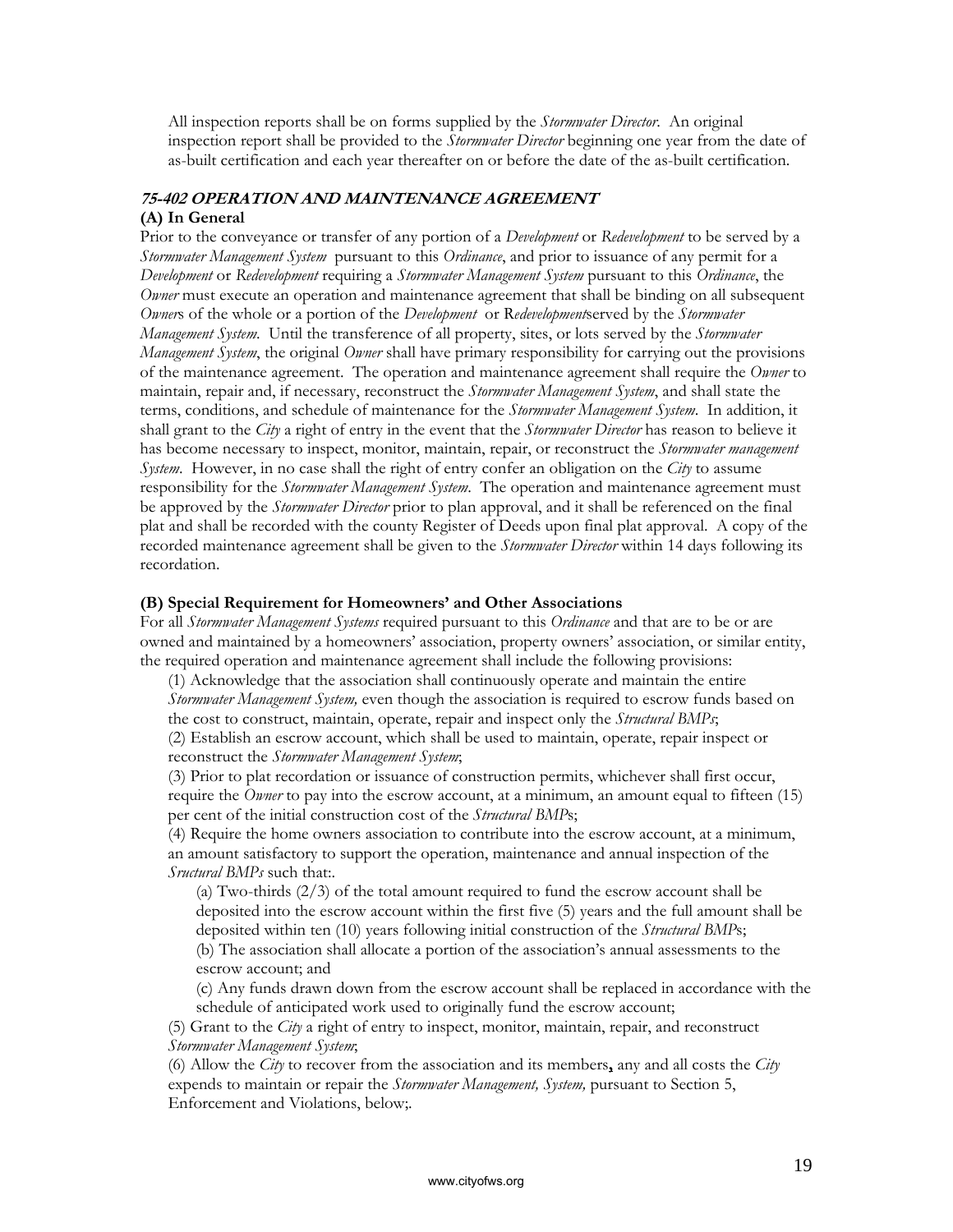(7) A statement that this agreement shall not obligate the *City* to maintain or repair any *Stormwater Management System*, and the *City* shall not be liable to any person for the condition or operation of *Stormwater Management System*;

(8) A statement that this agreement shall not in any way diminish, limit, or restrict the right of the *City* to enforce any of its ordinances as authorized by law; and

(9) A provision indemnifying and holding harmless the *City* for any costs and injuries or claims arising from or related to the *Stormwater Management System*, unless the *City* has agreed in writing to assume the maintenance responsibility for the *Stormwater Management System* and has accepted dedication of any and all rights necessary to carry out that maintenance.

# **75-403 INSPECTION PROGRAM**

Inspections and inspection programs by the *City* may be conducted or established on any reasonable basis, including but not limited to routine inspections; random inspections; inspections based upon complaints or other notice of possible violations; and joint inspections with other agencies inspecting under environmental or safety laws. Inspections may include, but are not limited to, reviewing maintenance and repair records; sampling discharges, surface water, groundwater, and material or water in *Structural BMPs*; and evaluating the condition of *Structural BMP*s. If the *Owner* of any property refuses to permit such inspection, the *Stormwater Director* shall proceed to obtain an administrative search warrant pursuant to NCGS §15-27.2, or its successor. No person shall obstruct, hamper or interfere with the *Stormwater Director* while carrying out his official duties.

# **75-404 PERFORMANCE SECURITY FOR INSTALLATION AND MAINTENANCE (A) May Be Required**

The *City* may, at its discretion, require the submittal of a performance security or bond with surety, cash escrow, letter of credit or other acceptable legal arrangement prior to issuance of a stormwater management permit in order to ensure that the *Stormwater Management System* is:

(1) installed by the *Owner* as required by the approved stormwater management plan**,** and/or

(2) maintained by the *Owner* as required by the operation and maintenance agreement.

#### **(B) Amount**

(1) Installation

The amount of an installation performance security shall be the total estimated construction cost of the *Stormwater Management System* approved under the stormwater management permit, plus  $25\%$ .

(2) Maintenance

The amount of a maintenance performance security shall be the present value of an annuity of perpetual duration based on a reasonable estimate of the annual cost of inspection, operation and maintenance of the *Stormwater Management System* approved under the stormwater management permit, at a discount rate that reflects the jurisdiction's cost of borrowing minus a reasonable estimate of long term inflation.

#### **(C) Uses of Performance Security**

#### (1) Forfeiture Provisions

The performance security shall contain forfeiture provisions for failure, after proper notice, to complete work within the time specified, or to initiate or maintain any actions which may be required of the *Owner* in accordance with this *Ordinance*, approvals issued pursuant to this *Ordinance*, or an operation and maintenance agreement established pursuant to this *Ordinance.* (2) Default

Upon default of the *Owner* to construct, maintain, repair and, if necessary, reconstruct any portion of the *Stormwater Management System* in accordance with the applicable permit or operation and maintenance agreement, the *Stormwater Director* shall obtain and use all or any portion of the security to make necessary improvements based on an engineering estimate. Such expenditure of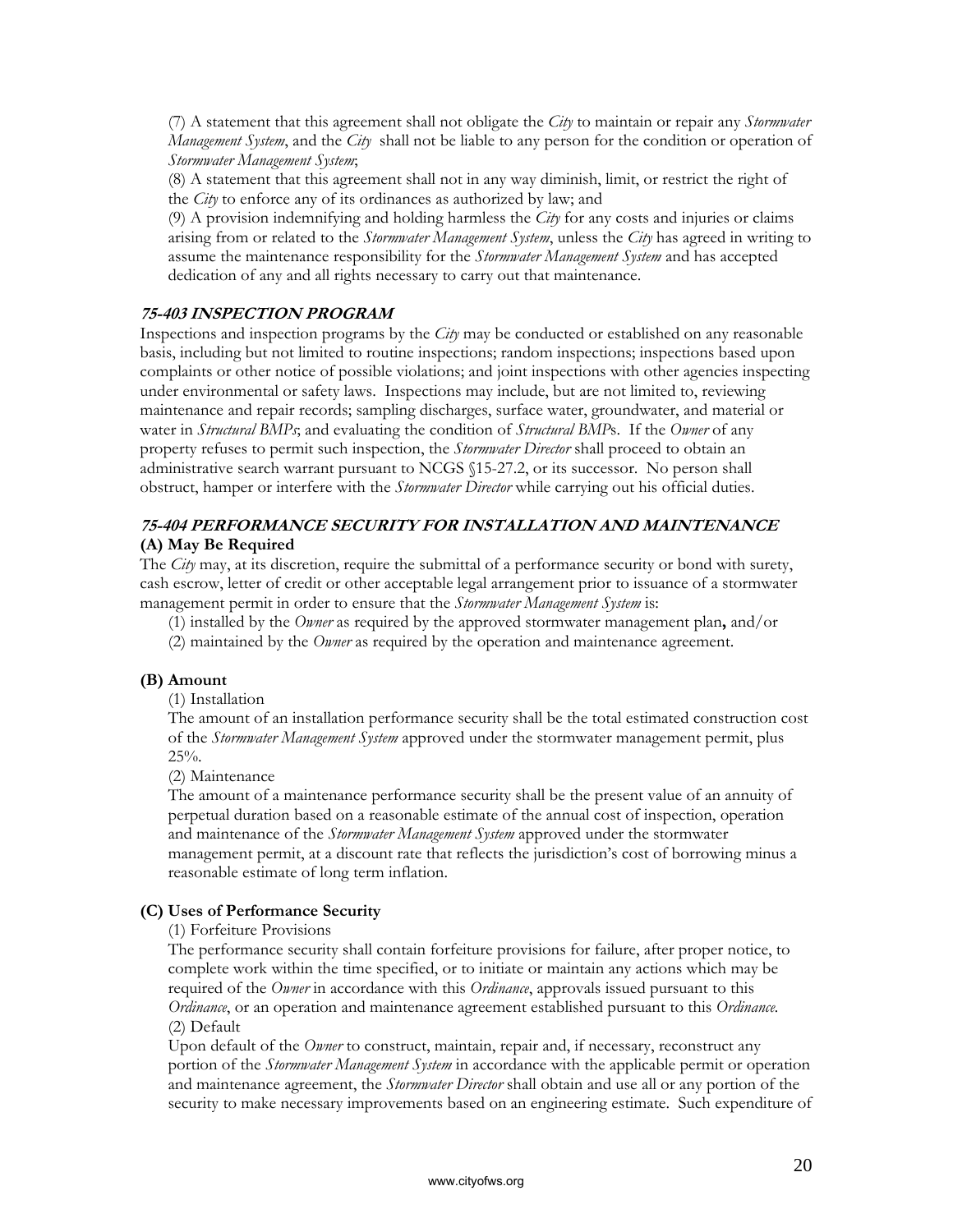funds shall only be made after requesting the *Owner* to comply with the permit or maintenance agreement. In the event of a default triggering the use of installation performance security, the *City* shall not return any of the unused deposited cash funds or other security, which shall be retained for maintenance.

(3) Costs in Excess of Performance Security

If the *City* takes action upon such failure by the *Owner*, the *City* may collect from the *Owner* the difference should the amount of the reasonable cost of such action exceed the amount of the security held.

(4) Refund

Within sixty days of the final approval, the installation performance security shall be refunded to the *Owner* or terminated, with the exception of any amount attributable to the cost (plus 25%) of landscaping installation and ongoing maintenance associated with the *Stormwater Management System* covered by the security. Any such landscaping shall be inspected one (1) year after installation with replacement for compliance with the approved plans and specifications and, if in compliance, the portion of the financial security attributable to landscaping shall be released.

### **75-405 NOTICE TO OWNERS**

### **(A) Deed Recordation and Indications on Plat**

The applicable operations and maintenance agreement, conservation easement, or dedication and acceptance into public maintenance (whichever is applicable) pertaining to the *Stormwater Management System* shall be referenced on the final plat and shall be recorded with the county Register of Deeds upon final plat approval. If no subdivision plat is recorded for the site, then the operations and maintenance agreement, conservation easement, or dedication and acceptance into public maintenance, (whichever is applicable) shall be recorded with the county Register of Deeds so as to appear in the chain of title of all subsequent purchasers under generally accepted searching principles.

#### **(B) Signage**

Where appropriate, to assure compliance with this Ordinance, as determined by the *Stormwater Director*, all or a portion of the Stormwater Management System shall be posted with a conspicuous sign stating who is responsible for required maintenance and annual inspection. The sign shall be maintained so as to remain visible and legible.

#### **75-406 RECORDS OF INSTALLATION AND MAINTENANCE ACTIVITIES**

The *Owner* of each *Stormwater Management System* shall keep records of inspections, maintenance, and repairs for at least five years from the date of creation of the record and shall submit the same upon reasonable request to the *Stormwater Director*.

#### **75-407 NUISANCES**

The *Owner* of each *Stormwater Management System* shall maintain it so as not to create or result in a nuisance condition.

#### **75-408 MAINTENANCE EASEMENTS**

Every *Stormwater Management System* installed pursuant to this *Ordinance* shall be made accessible for adequate maintenance and repair by a maintenance easement. The easement shall be recorded and its terms shall specify who may make use of the easement and for what purposes.

# **SECTION 5: ENFORCEMENT AND VIOLATIONS**

# **75-501 GENERAL**

# **(A) Authority to Enforce**

The provisions of this Ordinance shall be enforced by the *Stormwater Director* or any authorized agent of the *City*.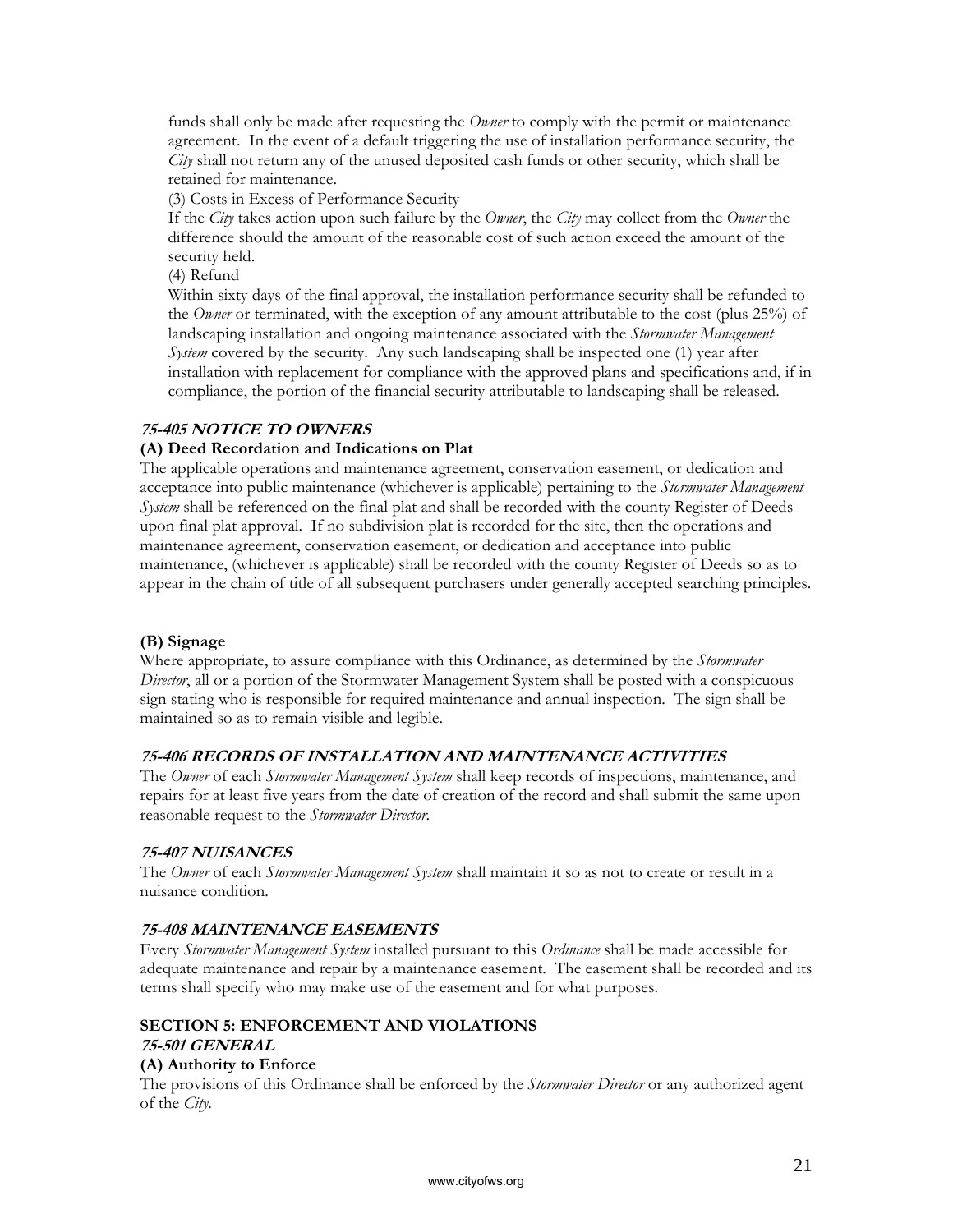### **(B) Violation Unlawful**

Any failure to comply with an applicable requirement, prohibition, standard, or limitation imposed by this *Ordinance*, or the terms or conditions of any permit or other *Development* or *Redevelopment* approval or authorization granted pursuant to this *Ordinance*, is unlawful and shall constitute a violation of this *Ordinance*.

#### **(C) Each Day a Separate Offense**

Each day that a violation continues shall constitute a separate and distinct violation or offense.

#### **(D) Responsible Persons/Entities**

Any person who erects, constructs, reconstructs, alters (whether actively or passively), or fails to erect, construct, reconstruct, alter, repair or maintain all or any portion of a *Stormwater Management System* in violation of this *Ordinance* shall be subject to the remedies, penalties, and/or enforcement actions in accordance with this section. Persons subject to the remedies and penalties set forth herein may include the *Owner* as well as any architect, engineer, builder, contractor, developer, agency, or any other person who has control over, the responsibility for, or the use of the property on which the violation occurs and who participates in, assists, directs, creates, causes, or maintains a condition that results in or constitutes a violation of this *Ordinance*, or fails to take appropriate action, so that a violation of this *Ordinance* results or persists.

**(E)** Civil penalties and costs collected pursuant to this *Ordinance* shall be credited to the *City's* stormwater enterprise fund.

### **75-502 PROCEDURES**

#### **(A) Initiation/Complaint**

Whenever a violation of this *Ordinance* occurs, or is alleged to have occurred, any person may file a complaint. Such complaint shall state fully the alleged violation and the basis thereof, and shall be filed with the *Stormwater Director*, who shall record the complaint. The complaint shall be investigated promptly by the *Stormwater Director*.

# **(B) Inspection**

The *Stormwater Director* shall have the authority, upon presentation of proper credentials, to enter and inspect any land, building, structure, or premises to ensure compliance with this *Ordinance*.

#### **(C) Notice of Violation and Order to Correct**

When the *Stormwater Director* finds that any building, structure, or land is in violation of this *Ordinance*, the *Stormwater Director* shall notify, in writing, the *Owner and/*or other person violating this *Ordinance*. The notification shall indicate the nature of the violation, contain the address or other description of the site upon which the violation is occurring, order the necessary action to abate the violation, and give a deadline for correcting the violation. If civil penalties are to be assessed, the notice of violation shall also contain a statement of the amount and basis for the civil penalties to be assessed, the time of their accrual, and the time within which they must be paid or be subject to collection as a debt. The *Stormwater Director* may deliver the notice of violation and correction order personally, by the local law enforcement, by certified or registered mail, return receipt requested, or by any means authorized for the service of documents by Rule 4 of the North Carolina Rules of Civil Procedure. Refusal to accept the notice shall not relieve the violator of the obligations set forth herein. If a violation is not corrected within a reasonable period of time, as provided in the notification, the *Stormwater Director* may take appropriate action under this *Ordinance* to correct and abate the violation and to ensure compliance with this *Ordinance*.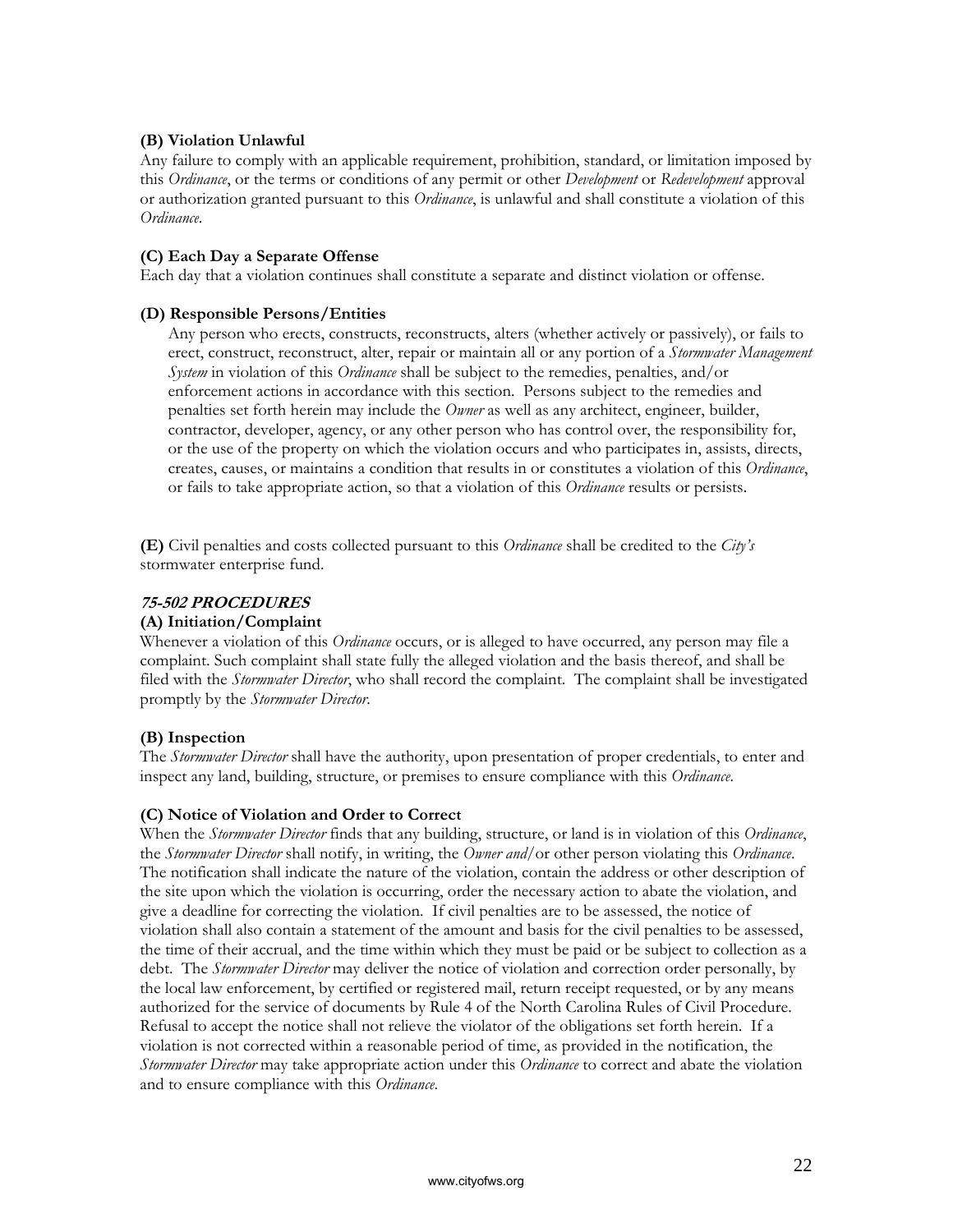### **(D) Extension of Time**

A person who receives a notice of violation and correction order, or the *Owner*, may submit to the *Stormwater Director* a written request for an extension of time for correction of the violation. On determining that the request includes enough information to show that the violation cannot be corrected within the specified time limit for reasons beyond the control of the person requesting the extension, the *Stormwater Director* may extend the time limit as is reasonably necessary to allow timely correction of the violation, up to, but not exceeding 60 days. The *Stormwater Director* may grant 30 day extensions in addition to the foregoing extension if the violation cannot be corrected within the permitted time due to circumstances beyond the control of the person violating this *Ordinance*. The *Stormwater Director* shall grant an extension only by written notice of extension. The notice of extension shall state the date prior to which correction must be made, after which the violator will be subject to the penalties described in the notice of violation and correction order.

### **(E) Enforcement After Time to Correct**

After the time has expired to correct a violation, including any extension(s) if authorized by the *Stormwater Director*, the *Stormwater Director* shall determine if the violation is corrected. If the violation is not corrected, the *Stormwater Director* may act to impose one or more of the remedies and penalties authorized by this *Ordinance*.

### **(F) Emergency Enforcement**

If delay in correcting a violation would seriously threaten the effective enforcement of this *Ordinance* or pose an immediate danger to the public health, safety, or welfare, then the *Stormwater Director* may order the immediate cessation of a violation. Any person so ordered shall cease any violation immediately. The *Stormwater Director* may seek immediate enforcement, without prior written notice, through any remedy or penalty authorized by this article.

#### **75-503REMEDIES AND PENALTIES**

The remedies and penalties provided for violations of this *Ordinance* shall be cumulative, in addition to any other remedy provided by law, and may be exercised in any order.

#### **(A) Remedies**

(1) Withhold a Certificate of Occupancy

The *Building Inspector* may refuse to issue a certificate of compliance for the building or other improvements constructed on the *Development* or *Redevelopment* and served by a *Stormwater Management System* until the *Owner* has taken the remedial measures set forth in the notice of violation or has otherwise cured the violations described therein.

(2) Disapprove Subsequent Permits and Development Approvals

As long as a violation of this *Ordinance* continues and remains uncorrected, the *Stormwater Director*, the Planning Board, the Engineering Division, or the Inspections Division may deny any request for permit or *Development* or *Redevelopment* approval or authorization provided for by this Ordinance.

(3) Injunction, Abatements, etc.

Pursuant to NCGS §160A-175, the *Stormwater Director* may seek an injunction or an order of abatement to correct a violation of this *Ordinance* and recover the costs associated with this remedy.

(4) Correction as Public Health Nuisance, Costs as Lien, etc.

Pursuant to NCGS §160A-193, the *Stormwater Director* may summarily abate or remedy and a violation of this Ordinance and recover the costs associated with this remedy.

(5) Stop Work Order

Pursuant to NCGS §160A-421, the *Stormwater Director* may issue a stop work order to the person(s) violating this *Ordinance*.